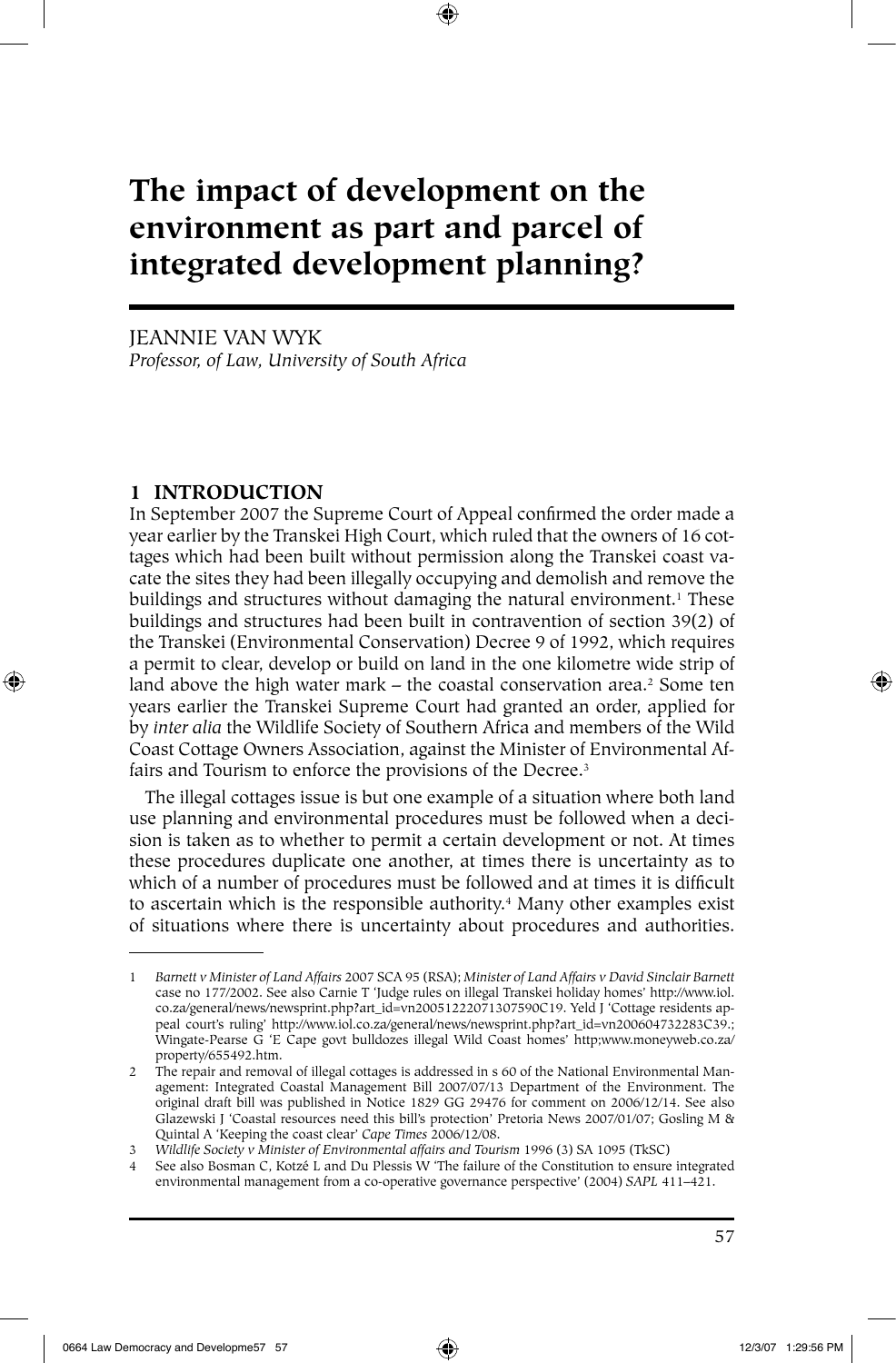⊕

These include the construction of a 400 metre long road which will impact on heritage resources,<sup>5</sup> the erection of an entertainment complex in the coastal protection zone in an area zoned as public open space,<sup>6</sup> the construction of filling stations in residential areas, $\imath$  the erection of telecommunication masts  $\imath$ for cellular phone networks<sup>s</sup> and the establishment of golf and wildlife estates on agricultural land.<sup>9</sup> For each of these examples land use planning and environmental legislation applies which sets out procedures to obtain permission to proceed with the proposed development. Such permission is the 'environmental authorisation' to proceed with the development.10 The granting of the permission or authorisation is based on the submission of some sort of assessment, variously known as a 'basic assessment',<sup>11</sup> 'scoping and environmental impact assessment',<sup>12</sup> 'environmental impact assessment',<sup>13</sup> 'integrated environmental authorisation',<sup>14</sup> 'environmental evaluation'<sup>15</sup> or 'impact assessment report'.16 Not only the terminology, but also the content, procedures to be followed and responsible authority for each of these tools differs.

This results in uncertainty as to which legislation and, consequently, which procedures are applicable in a particular case. This situation was sketched by Brauteseth as long as ten years ago when he pointed out that there is still a wide body of disparate legislation bearing on environmental management and land development generally.17 Despite attempts to address the situation, South Africa is not much closer to rationalising the legislation containing procedures for permission to undertake development.

It is clear that land use planning and environmental issues do not and cannot exist independently of one another. The point at which they intersect is the examination of the impact of the development on the environment. In the face of the different sectoral statutes which are applicable, as well as the differing procedures and authorities which must deal with applications

⊕

<sup>5</sup> See sub heading, National Heritage Resources Act, 2.3 below.

<sup>6</sup> See sub heading, National Environmental Management: Integrated Coastal Management Bill**,** 2.7 below.

<sup>7</sup> See, for example, *Sasol Oil (Pty) Ltd v Metcalfe NO* 2004 (5) SA 161 (W); *BP SA (Pty) Ltd v MEC for Agriculture, Conservation, Environment and Land Affairs* 2004 (5) SA 124 (W). See also Field TL 'Sustainable development versus environmentalism: competing paradigms for the South African EIA regime' (2006) *SALJ* 409–436.

<sup>8</sup> See Basson JHE 'Retrospective authorisation of identified activities for the purposes of environmental impact assessments' (2003) *SAJELP* 133–150.

<sup>9</sup> See Van Wyk J 'Getting golf estates right…' (2006) *SAPL* 371–381.

<sup>10</sup> Glazewski J *Environmental law in South Africa* (2ed 2005) 248

<sup>11</sup> In terms of the National Environmental Management Act 107 of 1998. See sub heading, National Environmental Management Act, 2.2 below.

<sup>12</sup> *Ibid.*

<sup>13</sup> In terms of the Mineral and Petroleum resources Act 2 of 2002. See sub heading, Mineral and Petroleum Resources Development Act, 2.6 below.

<sup>14</sup> In terms of the National Environmental Management: Integrated Coastal Management Bill. (See fn 7 above).

<sup>15</sup> In terms of the Development Facilitation Act 67 of 1995. See sub-heading, Development Facilitation Act, 2.4 below.

<sup>16</sup> In terms of the National Heritage Resources Act 25 of 1999. (See fn 6 above).

<sup>17</sup> Brauteseth N 'Possibilities for coastal zone management in the proposed Planning and Development Act in KwaZulu-Natal' (1997) *SAJELP* 207–222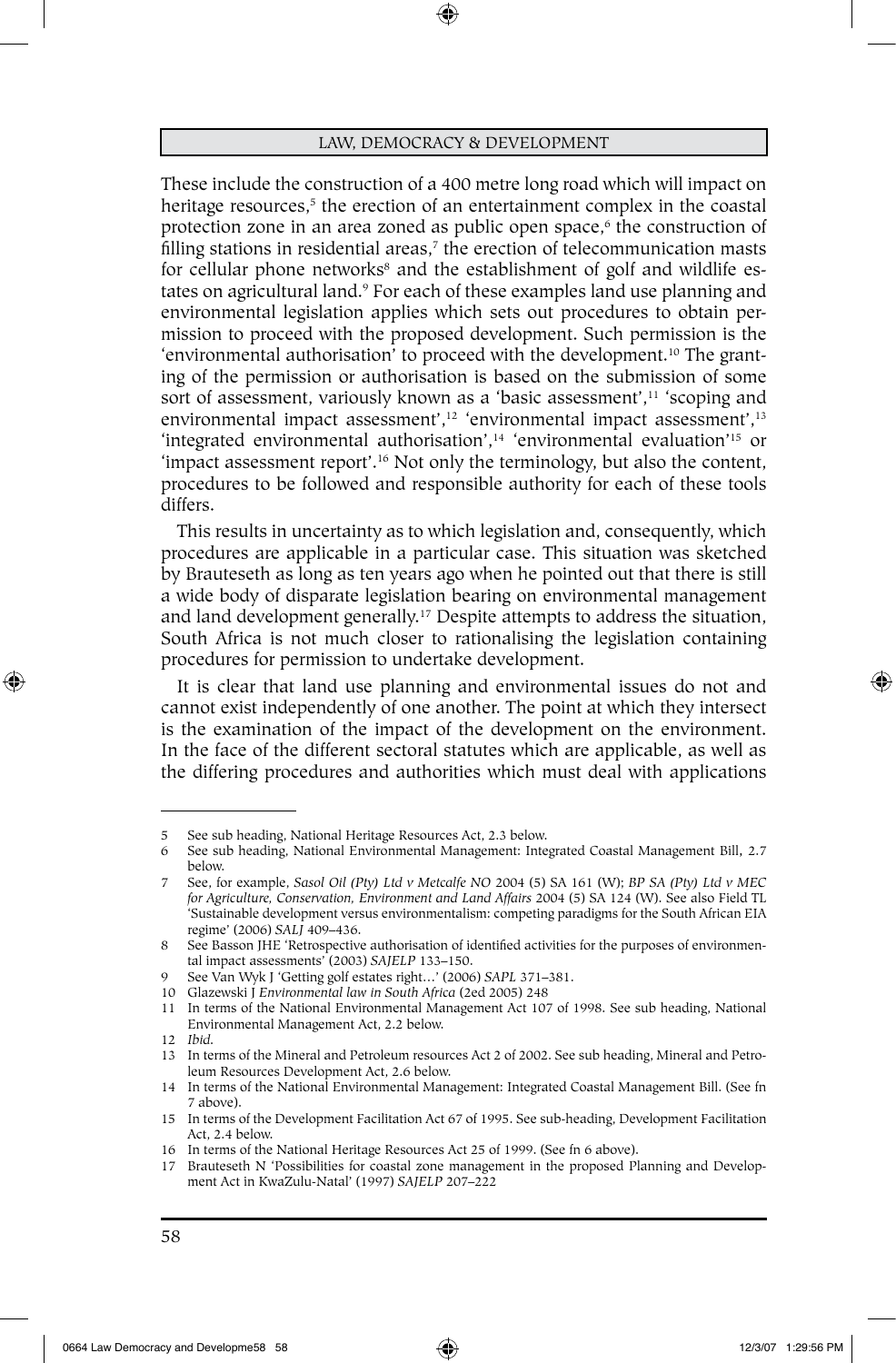⊕

to develop land, the question can be asked whether it is not desirable to introduce some rationalisation into these different processes and make any investigation into the impact of land development on the environment part of the process of integrated development planning.<sup>18</sup>

This article will firstly examine some of the statutes which regulate aspects of land development from both the land use planning and environmental perspectives. For each of these statutes an indication is given as to which type of procedure is employed to determine the impact of development on the environment so that a permit or authorisation can be granted. A discussion of the problems arising from the different procedures follows.

Against this background, a vision for integrating land use planning and environmental processes are discussed.

# **2 OVERVIEW OF RELEVANT LEGISLATION AND POLICY**

#### **2.1 Land use planning and environment**

Legislation pertaining to land use planning and environment is both diverse and voluminous. At the heart of both of these disciplines is land. Land has different uses and purposes.

Land use planning can be divided into two separate and independent processes, namely, forward planning (also known as plan creation, planning of land use, or integrated development planning), and development control (also known as the management of changes to the use of land, or land use management).19 Initially a plan, framework or blueprint for future development must be drawn up. Typically, such a plan or framework would include an integrated development plan, a spatial development framework and a town-planning scheme. Each of these instruments must correspond with one another. This process is generally a local authority function where inputs from communities with regard to the desirability of the land uses proposed for the area must be obtained. Provision must then be made to manage changes or alterations to an original plan or framework. Examples of changes in land use are township establishment and the removal of restrictive conditions. Development control can only take place once proper forward planning has been done. Changes to land use are usually initiated by owners and developers of property who must get approval from a land use regulator,<sup>20</sup> subject to inputs from third parties. This process is regulated in terms of provincial land use planning legislation.<sup>21</sup>

⊕

<sup>18</sup> The idea of rationalising Integrated Environmental Management as part of Integrated Development Planning was mooted in an article by Retief FP and Sandham LA 'Implementation of Integrated Environmental Management (IEM) as part of Integrated Development Planning (IDP)' (2001) *SAJELP*  77–87.

<sup>19</sup> *Wise Land Use: White Paper on Spatial Planning and Land Use Management Government Gazette*  22473 dated 2001/07/20 77; Claassen P & Milton J 'Land use planning' in Fuggle R & Rabie A *Environmental management in South Africa* (1992) 715–738

<sup>20</sup> In terms of the Land Use Management Bill (2007) this can be either a municipality, the Land Use Tribunal, the Appeal Tribunal or the Minister – see s 27. A draft Land Use Management Bill was originally published in *Government Gazette* 22473 dated 2001/07/20. The later version is referred to here.

<sup>21</sup> See sub heading, Provincial legislation, 2.8 below.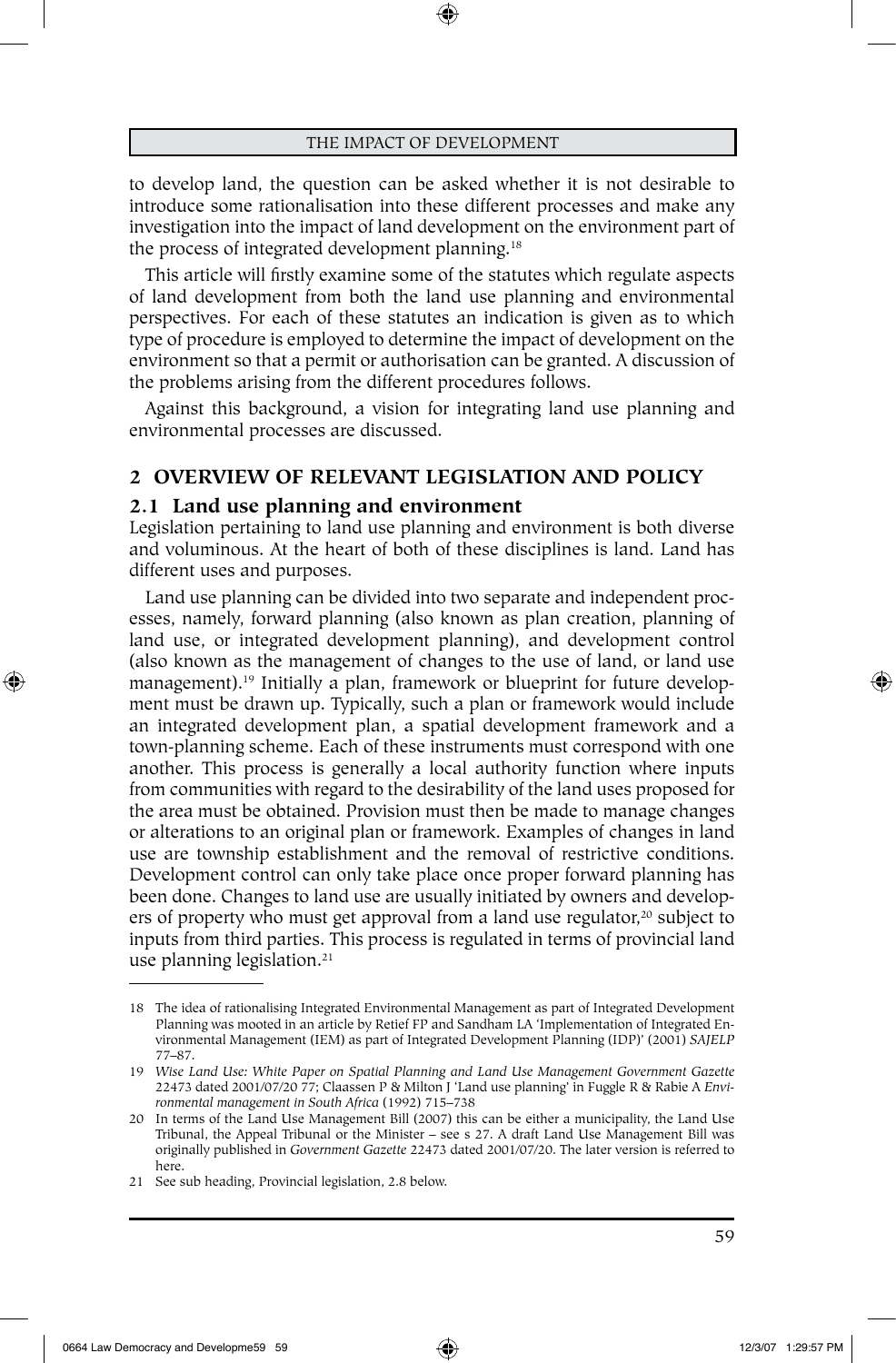⊕

In both legs of land use planning environmental issues are pertinent, as is seen from the discussion below of the various statutes regulating the environmental aspects of land use planning. At least four different procedures, in terms of different statutes, are applicable to determine the impact of a particular development on the environment before the development may be authorised or not. These procedures are discussed against the background of some general, introductory aspects of the relevant statute.

## **2.2 National Environmental Management Act**

In 1998 The National Environmental Management Act (NEMA)<sup>22</sup> was introduced as framework legislation to regulate the environment with principles of sustainable development at its core.<sup>23</sup> Sustainable development is a recurring theme in land use and environmental planning, demanding a holistic approach to land development so that the long-term negative impacts of current land use or development decisions can be minimised.<sup>24</sup> Land use planning and environmental management must function as a unit. This view is supported by the definition of sustainable development in NEMA as

the integration of social, economic and environmental factors into planning, implementation and decision-making so as to ensure that development serves present and future generations.25

NEMA stresses this issue again where it provides that development must be socially, environmentally and economically sustainable.26 The idea of integration is central, the NEMA principles providing that all elements of the environment are linked and interrelated, and it must take into account the effects of decisions on all aspects of the environment and all people in the environment.<sup>27</sup>

Chapter 5 of NEMA, entitled *Integrated Environmental Management*  $(IEM)$ ,<sup>28</sup> aims to promote the application of appropriate environmental management tools in order to secure the integrated environmental management of activities.29 The general objectives of IEM include promoting the integration of principles of environmental management in decision-making which may have a significant effect on the environment, as well as identifying and employing the modes of environmental management best suited to ensuring that a particular activity is pursued in accordance with the principles of environmental management.<sup>30</sup> In order to give effect to the general objectives of IEM, the potential impact of listed activities on the environment, on socioeconomic conditions and on our cultural heritage must be considered, inves-

⊕

<sup>22</sup> 107 of 1998

<sup>23</sup> See generally Glazewski (fn 11) 12-15; Field (fn 8 above) 411–432.

<sup>24</sup> *Wise Land Use* (fn 20 above) 72

<sup>25</sup> S 1. See also *BP SA (Pty) Ltd v MEC for Agriculture, Conservation, Environment and Land Affairs* (fn 8 above)

<sup>26</sup> S 2(3). See *Sasol Oil (Pty) Ltd v Metcalfe NO* (fn 8 above) at 171F; *BP SA (Pty) Ltd v MEC for Agriculture, Conservation, Environment and Land Affairs* (fn 8 above).

<sup>27</sup> S 2(4)(b)

<sup>28</sup> The term IEM is variously interpreted. See Nel J and Du Plessis W 'Unpacking integrated environmental management – a step closer to effective co-operative governance?' (2004) *SAPL* 181-190. 29 S 23(1)

<sup>30</sup> S 23(2). See also Retief and Sandham (fn 19 above) 79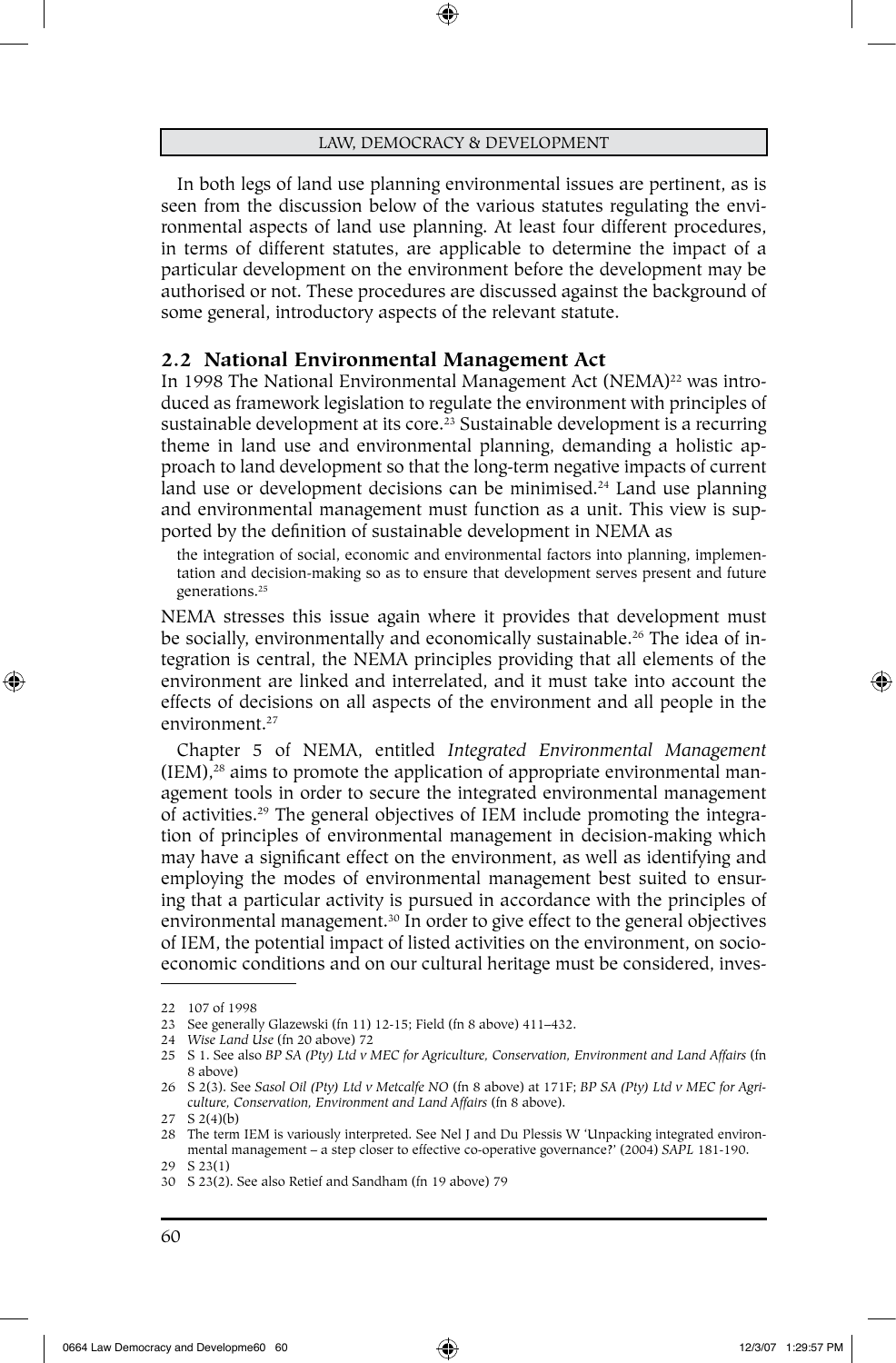⊕

tigated, assessed and reported on to the competent authority charged with granting the relevant environmental authorisation.<sup>31</sup> The main procedures to obtain an authorisation to perform an activity which may have detrimental effect on the environment are contained in NEMA<sup>32</sup> together with the Environmental Impact Assessment Regulations 2006.33 These regulations have only been in existence since April 2006. They supersede the EIA Regulations in terms of the partially repealed Environment Conservation Act.34

In order to undertake an activity that might have a detrimental effect on the environment an authorisation must be obtained. NEMA provides that the Minister, and every MEC with the concurrence of the Minister, may identify issues for which an environmental authorisation is required and which may not commence before the authorisation is obtained from the competent authority.35 These issues include activities, geographical areas based on environmental attributes, or individual or genetic existing activities which may have a detrimental effect on the environment.<sup>36</sup> The Act prescribes procedures for the listing of specified activities – so-called listed activities – in the *Government Gazette*. 37

A listed activity is an activity contained in one of two lists of activities. These lists are contained in GN R386 and GN R387 respectively.<sup>38</sup> The activities in GN R386 are activities which have a less severe impact on the environment while those contained in GN R387 are activities which have a more severe and detrimental effect on the environment.

If the activity to be performed is an activity listed in either of these two lists then a specific procedure to obtain an authorisation must be followed. GN R385 entitled 'Regulations in terms of Chapter 5 of the National Environmental Management Act 107 of 1989' contains the procedures in terms of which the impact of activities on the environment must be assessed. Two different procedures are applicable. The less detailed basic assessment must be applied in respect of an activity listed in GN R386, while the more detailed scoping and environment impact assessment must be applied in respect of a GN R387 activity.39

After completion and submission of the assessments a decision on whether to grant the authorisation is made. In terms of the regulations the decision must be made by either the environmental authority in the province in which the activity is to be undertaken, the Minister in certain circumstances,<sup>40</sup> or an

⊕

<sup>31</sup> S 24(1). See also Field (fn 8 above) 427–432

<sup>32</sup> S 24(4)

<sup>33</sup> *GG* 28753 dated 2006/04/21. The Regulations comprise GN R385, GN R386 and GN R387

<sup>34</sup> 73 of 1989 s 21(1). The Regulations were contained in GN R1182, GN R1183. See generally Glazewski (fn 11above) 229-232; Scheepers T A *A practical guide to law and development* (2000) 129-138; Kotzé LJ and Van der Walt AJ 'Just administrative action and the issue of unreasonable delay in the environment assessment process: A South African perspective' (2003) *SAJELP* 39-66.

<sup>35</sup> S 24(2) 36 S 24(2)(a)–(d)

<sup>37</sup> S 24A

<sup>38</sup> See (fn 34 above). 39 GN R385

<sup>40</sup> If the application is for an activity contemplated in terms of s 24C(2) of NEMA.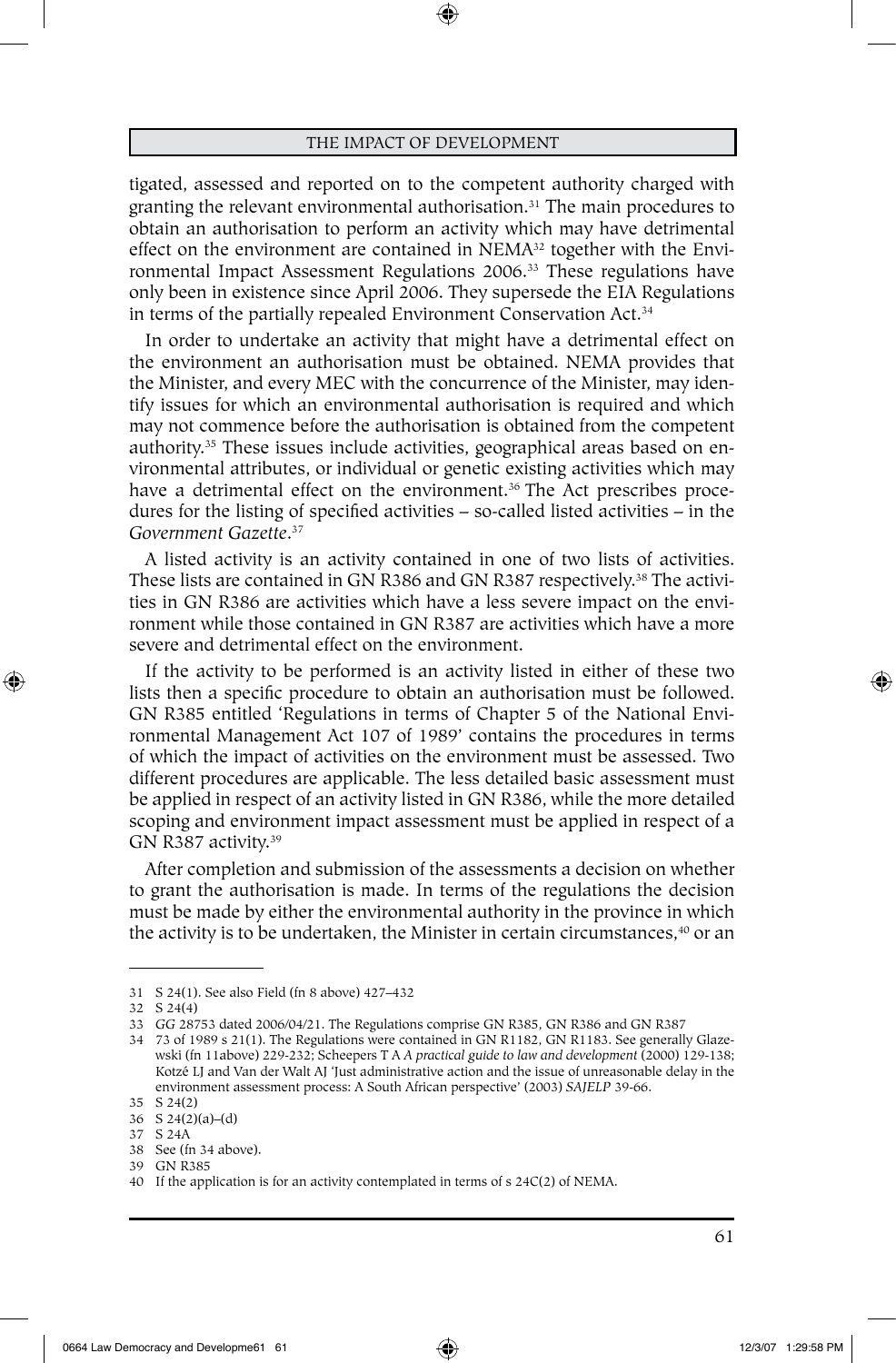organ of state with delegated powers.<sup>41</sup> Where the land to which the application pertains is situated in a municipal area the application for the planning permission must take place in terms of planning legislation administered by the local authority. No provisions exist to facilitate the interaction between these two spheres of government, which must each decide a different aspect of a single application. Although local government is left out of the environmental decision-making process, it retains authority to determine the land use issue. Despite NEMA stressing a holistic and integrated approach, the legislation, and as a consequence, practice perpetuates a differentiated approach.

The Environmental Impact Assessment Regulations 2006 are the principal procedures available to the provincial authorities to assess the impact of development on the environment. However, other, possibly conflicting, confusing or duplicating procedures are also available.

#### **2.3 National Heritage Resources Act**

The National Heritage Resources Act (NHRA)<sup>42</sup> aims to introduce an integrated and interactive system for the management of national heritage resources<sup>43</sup> and to enable and encourage communities to nurture and conserve their legacy so that it may be bequeathed to future generations.<sup>44</sup>

Where certain developments are planned and heritage sites are threatened the Act provides a system to determine the impact of the development on the heritage resources. To this end the NHRA provides that:

Any person who intends to undertake a development categorised as the construction of a road ... exceeding 300 metres in length; the construction of a bridge or similar structure exceeding 50 metres in length, any development or other activity which will change the character of a site exceeding 5 000 square metres in extent … or the rezoning of a site exceeding 10 000 square metres in extent … must at the very earliest stages of initiating such a development, notify the responsible heritage resources authority and furnish it with details regarding the location, nature and extent of the proposed development.<sup>45</sup>

If there is reason to believe that heritage resources will be affected by such development the developer must submit an impact assessment report.46 Although no definition of 'impact assessment report' is provided, the responsible heritage resources authority must specify the information to be provided in the report. The following must be included: the identification and mapping of all heritage resources in the area, an assessment of the significance of such resources, an assessment of the impact of the development on such resources, an evaluation of the impact of the development on heritage resources relative to the sustainable social and economic benefits to be derived from the development and plans for the mitigation of any adverse effects during and after the completion of the proposed project.47 The report must be considered

- 45 S 38(1)
- 46 S 38(2)(a) 47 S 38(3)

⊕

<sup>41</sup> In terms of s 42(1) of NEMA

<sup>42</sup> 25 of 1999

<sup>43</sup> Long title

<sup>44</sup> Preamble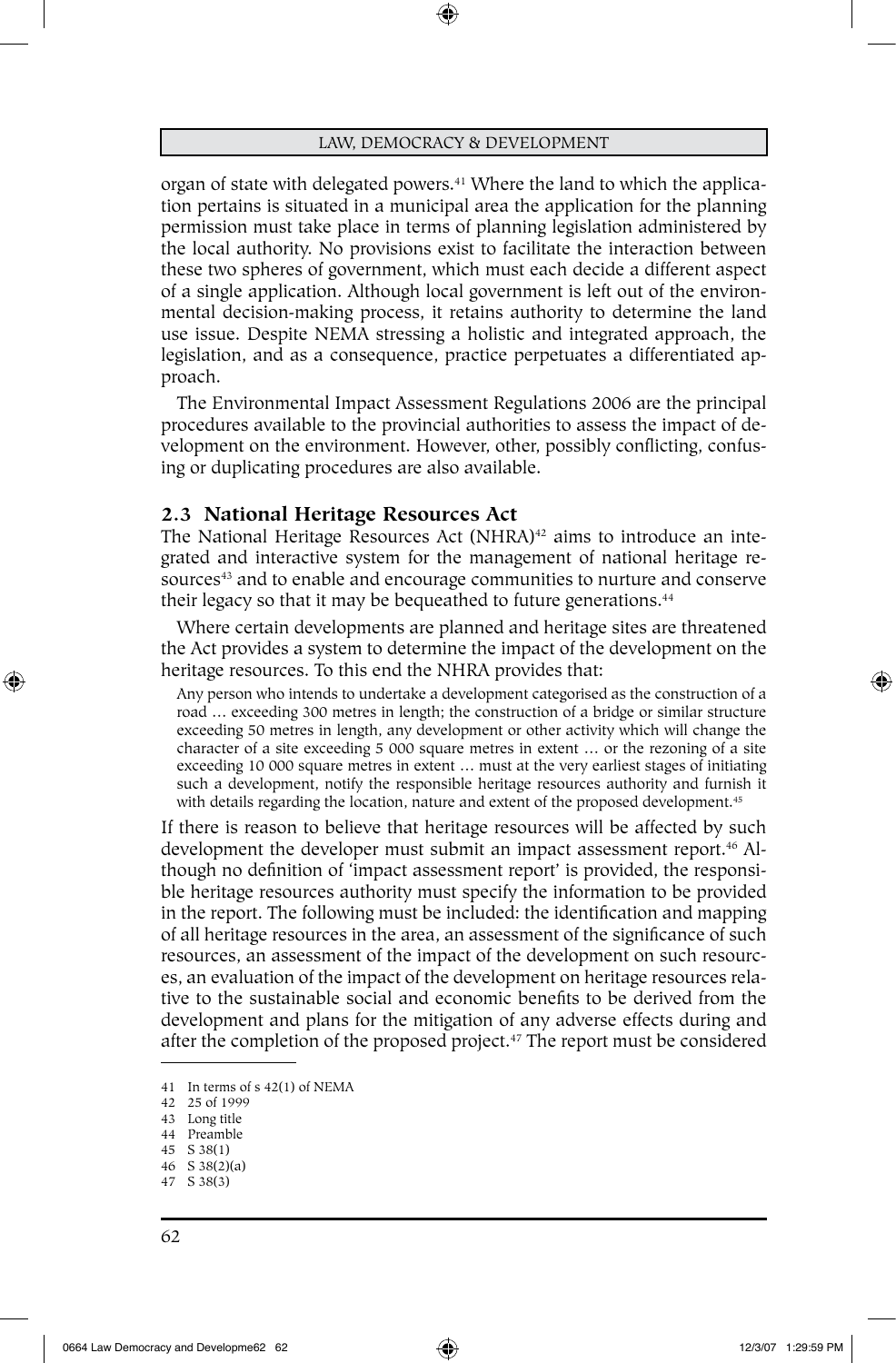by the heritage resources authority which must decide whether or not the development may proceed, whether any limitations, conditions, or protections are applicable, whether compensatory action is required and whether the appointment of specialists is required as a condition of approval of the proposal.48 Despite the provision that a provincial heritage resources authority may not make any decision unless it has consulted with the South African Heritage Resources Authority (SAHRA),<sup>49</sup> the possibility still exists that the different heritage resources authorities will apply the criteria differently.

GN R 386 of the Environmental Impact Assessment Regulations 2006 includes the following as a listed activity:

The construction of a road that is wider than four metres or that has a reserve wider than six metres, excluding roads that fall within the ambit of another listed activity which are access roads of less than 30 metres long.50

There is clearly duplication between these provisions and those in the NHRA, as well as uncertainty as to which provisions are applicable. In addition, there is confusion as to which authority is the competent authority to assess the construction of a road wider than four metres which impacts on heritage resources. Is it the NHRA, or the provincial environmental authority, or both? In addition, the local authority, which must approve the development in terms of land use planning legislation, is also involved.

The NHRA does attempt some rationalisation. It provides that if an evaluation of the impact of a specific development on heritage resources is required in terms of the (partially repealed) Environment Conservation Act,<sup>51</sup> IEM guidelines or the (repealed) Minerals Act,<sup>52</sup> the provisions of section 38 in the NHRA do not apply.<sup>53</sup> However, the proviso to this section states that the consenting authority must ensure that such an evaluation must fulfil the requirements of section 38(3) of the NHRA.<sup>54</sup> What is envisaged here is that the environmental authority must apply the additional provisions of the NHRA when it determines the impact of the specific development on the environment. Despite this section and its proviso separate procedures and different authorities in fact still exist. Furthermore, if heritage resources are situated in the coastal environment, the provisions of not only the Environmental Impact Assessment Regulations 2006 in terms of NEMA,<sup>55</sup> but also the of the proposed Integrated Coastal Management Act<sup>56</sup> could be applicable. Over and above these, the provincial land use planning legislation must be applied to determine the granting of the planning permission.

⊕

<sup>48</sup> S 38(4)

<sup>49</sup> S 38(5)

<sup>50</sup> Clause 15.(See also fn 12 above)

<sup>51</sup> 73 of 1989. The relevant statute is now NEMA

<sup>52</sup> 50 of 1991. The Act was repealed by the Mineral and Petroleum Resources Development Act 28 of 2002. Similar provisions apply. See 2.6 below.

<sup>53</sup> S 38(8). The provisions of the Environment Conservation Act 73 of 1989 and its EIA regulations (R1182, R1183 and R1184 GG 18261 of 1997-09-05) have been replaced by NEMA and the *Environmental Impact Assessment Regulations 2006.* (See fn 12 above).

<sup>54</sup> S 38(3)

<sup>55</sup> See (fn 12above)

<sup>56</sup> See (fn 14 above).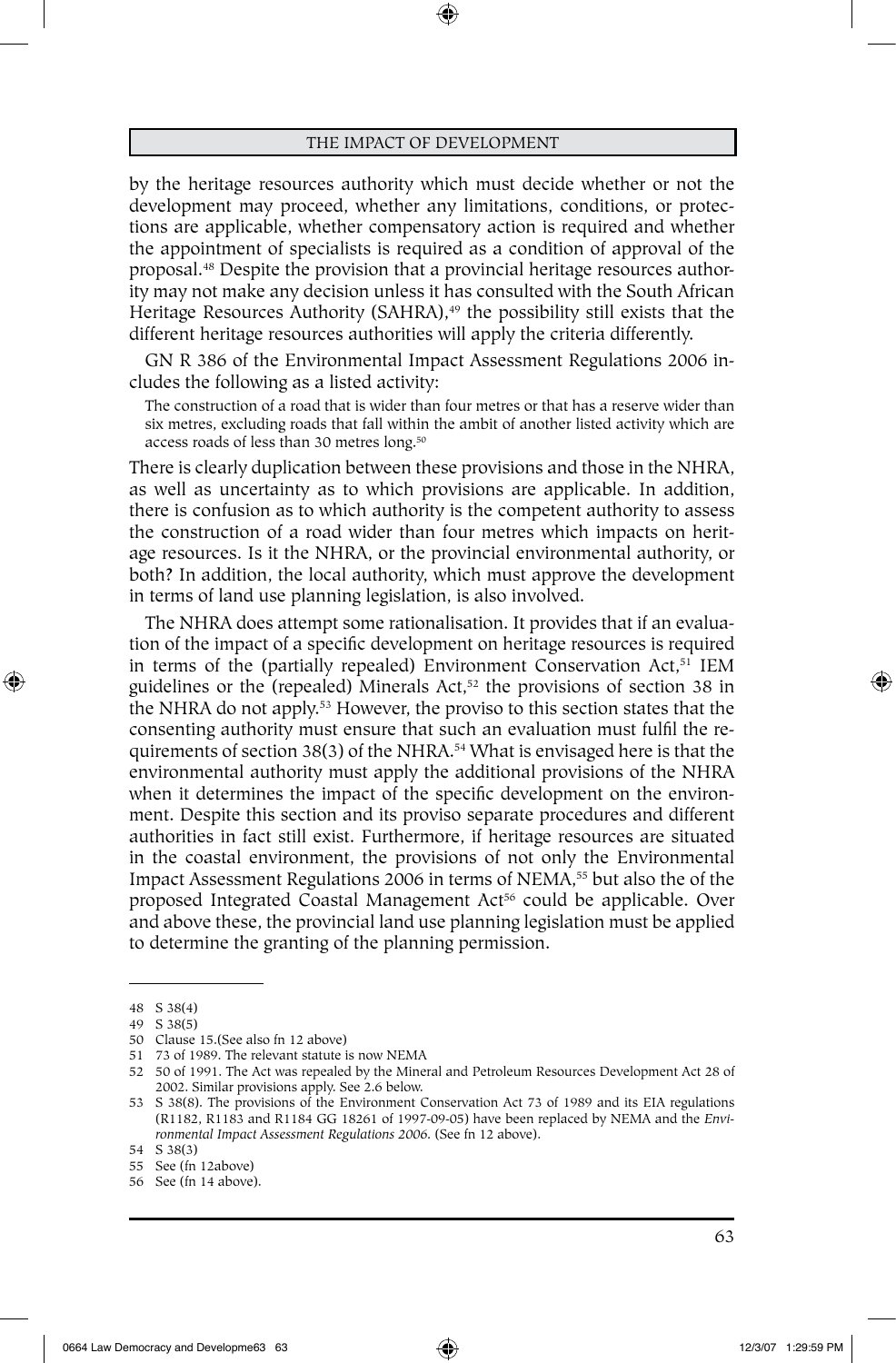⊕

Where a person would like to see rationalisation of all the procedures relating to the submission of an environment impact assessment, the above is evidence of the fragmentation and uncertainty with regard to the decision as to whether a development may take place or not .

#### **2.4 Development Facilitation Act**

In 1995 the Development Facilitation Act  $(DFA)^{57}$  introduced a new normative planning ethos in South Africa, providing for principles to govern land use planning and development. The DFA was, however, only an interim measure to bridge the gap between apartheid planning and a new planning system.<sup>58</sup> A draft Land Use Management Bill<sup>59</sup> aims to repeal the DFA.<sup>60</sup> However, until this happens provisions of the DFA remain relevant.

The Act provides for general principles for land development, stressing efficient and integrated land development in order to encourage environmentally sustainable land development practices and procedures.<sup>61</sup> Furthermore, policy, administrative practice and laws should promote sustainable land development at the required scale in that they should promote the sustainable protection of the environment.62 The Act also introduced Land Development Objectives (LDOs) containing the idea of planning for land use in an integrated and strategic manner.63 LDOs had to include objectives relating to urban and rural growth and the form or type of development in the relevant area, including objectives in relation to the sustained utilisation of the environment.<sup>64</sup> However, LDOs were soon replaced by Integrated Development Plans (IDPs).<sup>65</sup>

In order to facilitate the speedy provision of housing, two chapters in the DFA are devoted to establishing land development areas in urban and rural contexts respectively.<sup>66</sup> The DFA contains its own set of procedures to determine the impact on the environment of the development of these land development areas. The procedures provide that on approving an application for land development a development tribunal may impose a condition of establishment relating to the environment or environmental evaluations.<sup>67</sup> An environmental evaluation is

an evaluation of the environmental impact of a proposed land development, conducted in accordance with the integrated environmental management guidelines which are from time to time issued or amended by the Department of Environment Affairs and Tourism.<sup>68</sup>

⊕

<sup>57</sup> 67 of 1995. See generally Glazewski (fn 9 above) 207-212; Van Wyk J *Planning Law* (1999) 141–150; Scheepers (fn 34 above) 62-65.

<sup>58</sup> *Wise Land Use* (fn 20 above) 66

<sup>59</sup> (Fn 18 above) s 79

<sup>60</sup> Sch 2

<sup>61</sup> S 3(1)(c)(viii)

<sup>62</sup> S 3(1) (h)(iii). See also *BP SA (Pty) Ltd v MEC for Agriculture, Conservation, Environment and Land Affairs* (fn 8) 149E–150A

<sup>63</sup> *Wise Land Use* (fn 20 above) 69

<sup>64</sup> S 28(1)(b)(ii)

<sup>65</sup> See sub heading, Integrated development planning, 4.2 below. See also Retief and Sandham (fn 17 above) 81-82

<sup>66</sup> Ch 5 and 6

<sup>67</sup> S 33(2)(n) 68 S 1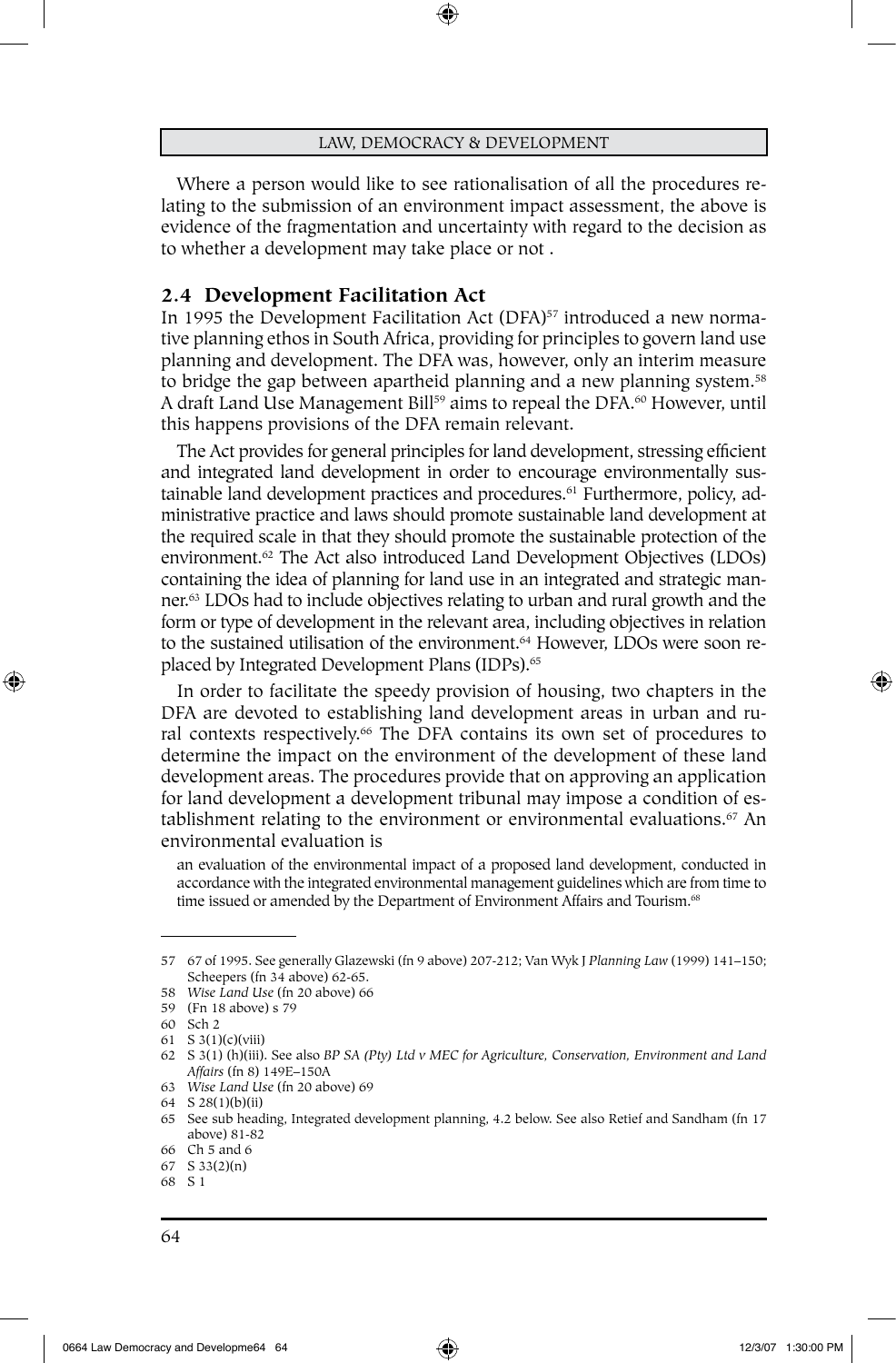Regulations in respect of the procedure for environmental evaluations were published in January 2000.<sup>69</sup> Briefly, the procedure is that every land development application must include an environmental scoping report. The scoping report must indicate the extent to which the proposed activity or development will impact on the environment and, where appropriate, deal with prescribed aspects of the environmental impact. The designated officer must recommend to the tribunal whether an environmental impact assessment should be prepared.<sup>70</sup> On the basis of the environmental scoping report, the tribunal may impose a condition of establishment which relates to the environment or environmental evaluations.<sup>71</sup> Alternatively, the tribunal may require the applicant to prepare an environmental impact assessment.72 A comprehensive environmental evaluation must be compiled in accordance with environmental impact assessment or other guidelines,<sup>73</sup> which are probably NEMA and the Environmental Impact Assessment Regulations 2006.74

The DFA is increasingly being used by developers to authorise developments for which the Act was never intended.75 Examples of such developments are petrol filling stations in residential areas and golf estates on land which was previously zoned as agricultural land.<sup>76</sup> Since the designated officer must recommend to the tribunal whether an environmental impact assessment should be prepared and since it is the tribunal that may impose a condition of establishment relating to the environment or environmental evaluations, it is clear that authorities other than the provincial environmental authorities or municipal land use planning authorities are involved in deciding applications. Moreover, since the DFA is utilised to suspend the provisions of legislation, such as the Subdivision of Agricultural Land  $Act^{77}$ to permit contentious golf estates to be established on agricultural land it is clear that different criteria are employed to determine whether a particular development should be permitted.

Although procedures to develop land and to assess the impact of development on land are contained in a single statute, the fact that they are contained in a different statute to NEMA or the provincial statutes regulating land use planning, and the fact that they are administered by a different government department where decisions are taken by different authorities, are further evidence of the fragmentation and confusion which applies in the whole area of environment impact assessment.

The repeal of the DFA by the envisaged Land Use Management Act will mean the demise of the DFA regulations requiring environmental authorisations. While the fact that the draft legislation contains no similar provisions

⊕

<sup>69</sup> *Government Gazette* 20775 dated 2000/01/04

<sup>70</sup> Reg 31

<sup>71</sup> S 33(2)(n) or 51(2)(e)

<sup>72</sup> Reg 31(3)(b)

<sup>73</sup> Reg 31(1) & 31(3)(b)

<sup>74</sup> See (fn 12 above).

<sup>75</sup> See Van Wyk J 'The relationship (or not) between rights of access to land and housing: De-linking land from its components' 2005 StellLR 466–487.

<sup>76</sup> Van Wyk (fn 10 above) 377–378

<sup>77</sup> 70 of 1970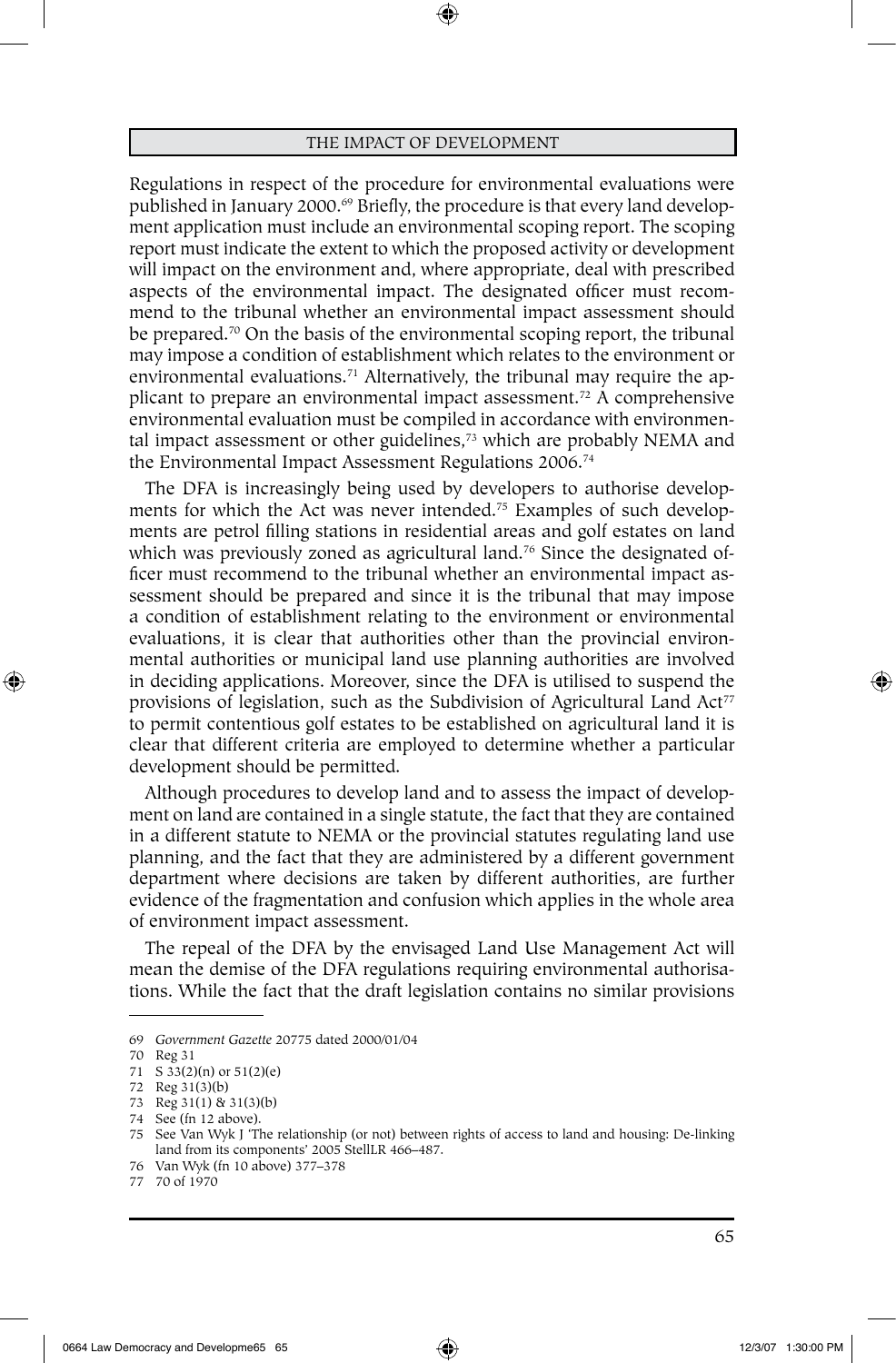⊕

points to a measure of rationalisation it is unclear at this point what the situation will be.78

## **2.5 Land Use Management Bill**

The 2007 Land Use Management Bill aims<sup>79</sup> to

provide for the uniform regulation of land use management in the Republic; to establish principles for land development and land use management in the Republic; to provide for land use schemes ...

The Bill contains five so-called Directive Principles which must guide the formulation, determination, development and implementation of all policies and legislation in the three spheres of government regarding land development and land use management, namely, equality; efficiency; integration; sustainability and fair and good governance.<sup>80</sup> According to the Bill sustainability envisages '… the sustainable management and use of the resources making up the natural and built environment ...'.<sup>81</sup>

The Bill provides for the drafting of land use schemes<sup>82</sup> and land use regulation.<sup>83</sup> In the performance of these functions municipalities do not seem to be expected to take too much cognisance of environmental issues. Where it must take environmental matters into account, it does so indirectly through the local government: Municipal Systems Act (MSA).<sup>84</sup> The MSA contains the provisions relating to the compilation of the Integrated Development Plan  $(IDP)$  – one of the main functions of municipalities.<sup>85</sup> Against this background the Land Use Management Bill tasks each municipality to align its Spatial Development Framework (SDF), a component of the IDP, and land use scheme with the framework for integrated development planning.<sup>86</sup> The Bill also provides that a land use scheme must be consistent with section 24 of NEMA.87 In addition, a decision on an application to change the use of land must give effect to the Directive Principles, national programmes, policies and norms, as well as the municipal SDFs.<sup>88</sup> These are convoluted and indirect ways of addressing environmental issues which could quite easily be neglected in the process.

Except for having to give effect to the principle of sustainability,<sup>89</sup> the Bill makes no further direct reference to environmental issues. This could indicate either a move away from dealing with environmental issues in land use planning legislation or a move towards dealing with environmental issues only in

⊕

<sup>78</sup> Discussed in sub heading, Land Use Management Bill, 2.5 above.

<sup>79</sup> (Fn 18 above) Long title 80 S 9

<sup>81</sup> S 13

<sup>82</sup> Chapter 4 83 Chapters 5 and 6

<sup>84</sup> 32 of 2000. See further sub heading, Integrated development planning, 4.2 below.

<sup>85</sup> Chapter 5

<sup>86</sup> S 16(1). The framework for integrated development planning is set out in s 27 of the MSA. See (fn 37 above).

<sup>87</sup> S 19(1)(b)

<sup>88</sup> S 33(1)

<sup>89</sup> Draft Land Use Management Bill s 13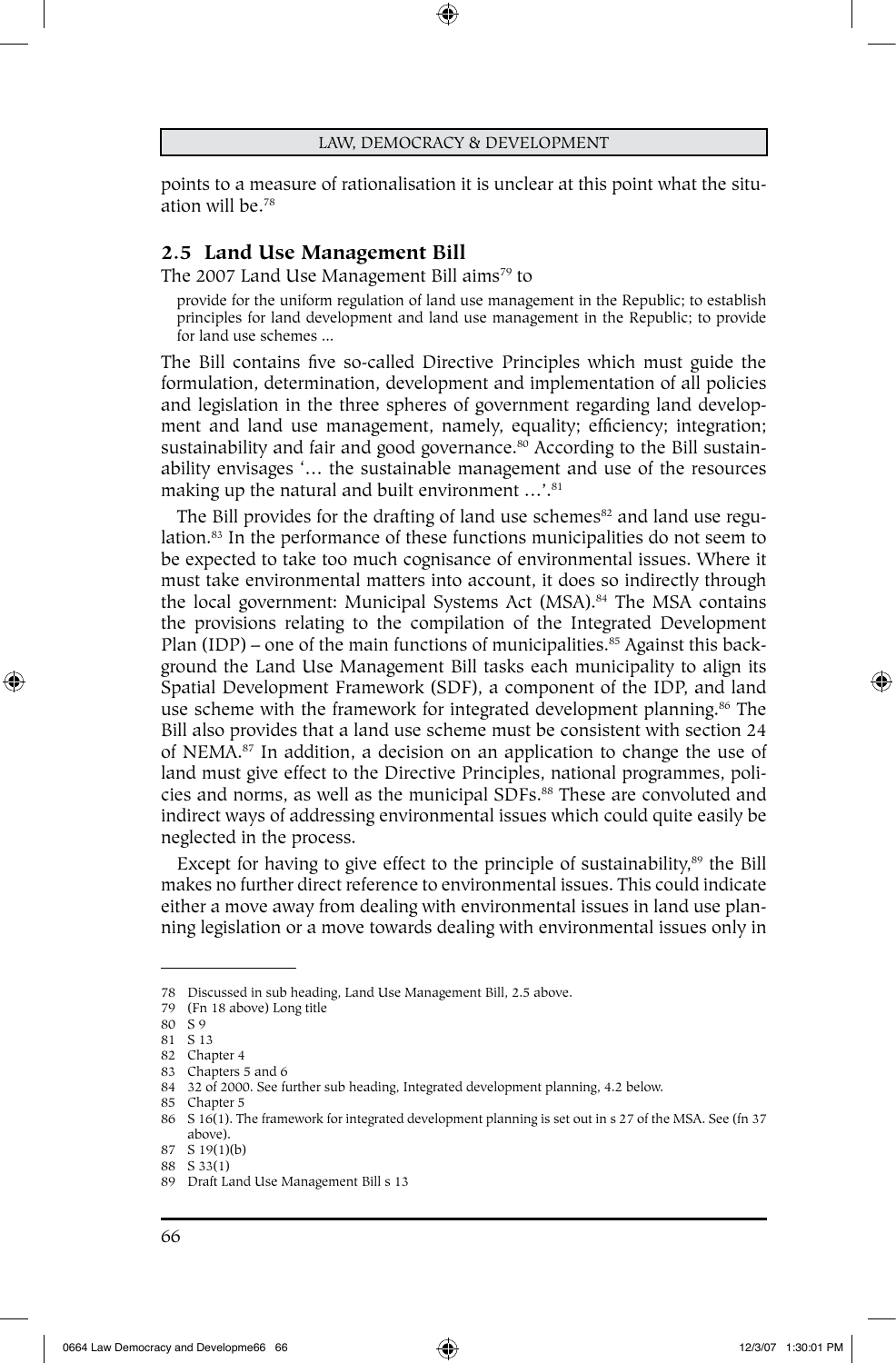⊕

terms of environmental legislation. Either alternative would be unfortunate because it would perpetuate the dual decision-making process, and with it, the different sets of authorities, with regard to the development of land.

# **2.6 Mineral and Petroleum Resources Development Act**

The Mineral and Petroleum Resources Development Act<sup>90</sup> replaced the Minerals Act.91 It places a duty on the Minister to ensure the sustainable development of South Africa's mineral and petroleum resources within a framework of national environmental policy, norms and standards.<sup>92</sup> The Act provides that mineral and petroleum resources are the common heritage of all the people of South Africa.93 As the custodian of these resources the state may grant, issue, refuse, control, administer and manage any reconnaissance permission, prospecting right, mining right, mining permit and retention right.<sup>94</sup>

Section 38 of the Act places certain responsibilities on the holders of these permits and rights. They must at all times give effect to the general objectives of integrated environmental management as contemplated in NEMA95 and must consider, investigate, assess and communicate the impact of their prospecting or mining on the environment.96

The procedures as set out in the new Environmental Impact Assessment Regulations 200697 must then be followed98.

Every person who has applied for a mining right must conduct an environmental impact assessment and submit an environmental management programme within 180 days of the date on which he or she is notified by the Regional Manager to do so.<sup>99</sup> Any person who has applied for a reconnaissance permission, prospecting right or mining permit must submit an environmental management plan.<sup>100</sup> In their preparation the applicant must establish baseline information concerning the affected environment to determine protection, remedial measures and environmental management objectives.101 Furthermore, the applicant must investigate, assess and evaluate the impact of his or her proposed operations on *inter alia* the environment and the socio-economic conditions of any person who might be affected by the operation.102 The Minister of Minerals and Energy Affairs must then approve these plans and programmes.103

⊕

<sup>90</sup> 28 of 2002

<sup>91</sup> 50 of 1991. Despite the fact that the case *Director: Mineral Development, Gauteng Region v Save the Vaal Environment* 1999 (2) SA 709 (SCA) was decided in terms of the Minerals Act 51 of 1990 its principles apply equally to the new Act.

<sup>92</sup> S 3(3)

<sup>93</sup> S 3(1) 94 S 3(2)

<sup>95</sup> Laid down in ch 5 of NEMA 96 As contemplated in s 24(7) of NEMA

<sup>97</sup> See (fn 12 above).

<sup>98</sup> S 38(1)(b)

<sup>99</sup> S 39(1)

<sup>100</sup> S 39(2)

<sup>101</sup> S 39(3)9a)

<sup>102</sup> S 39(3)(b)(i)–(ii) 103 S 39(4)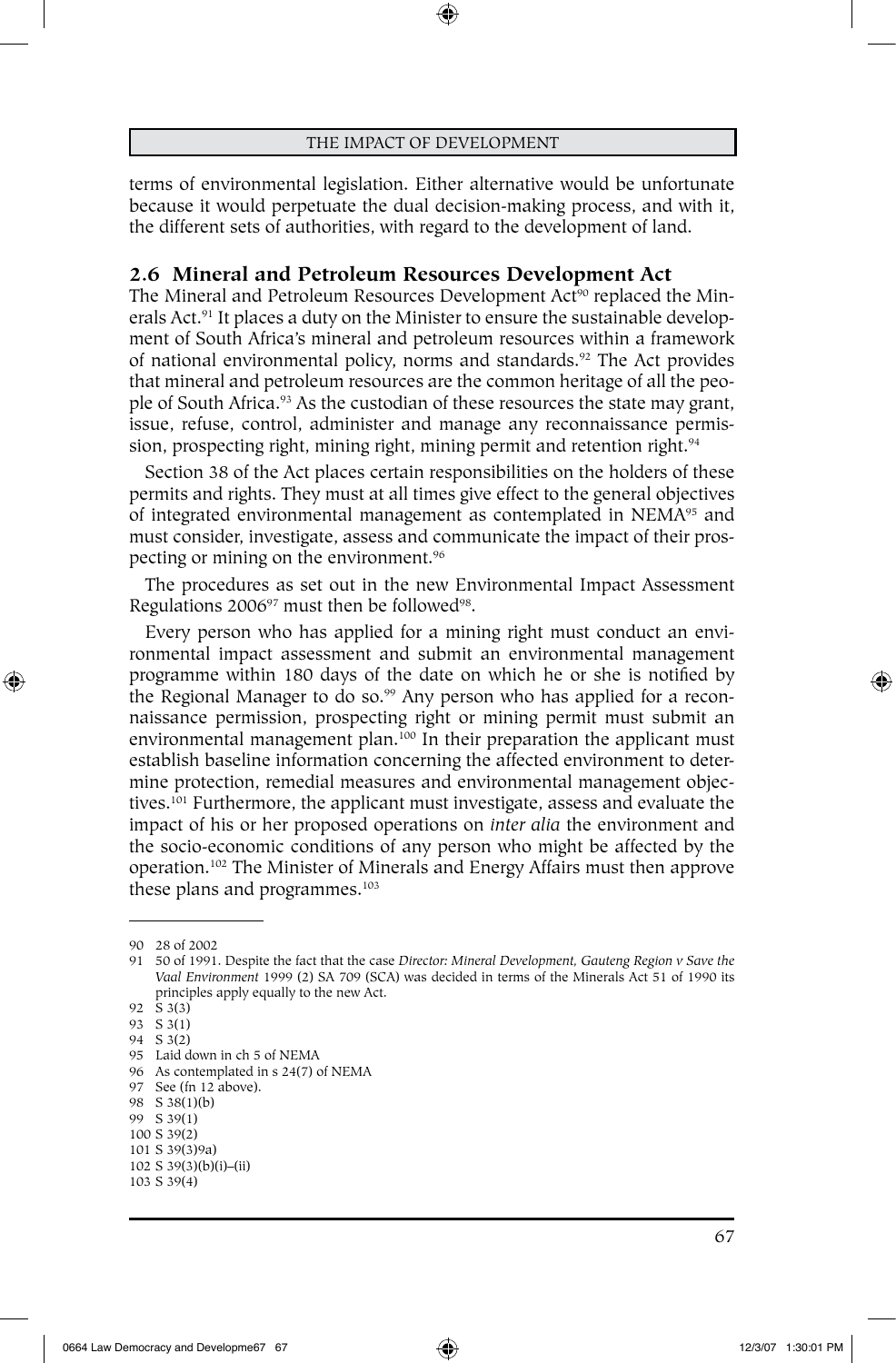The Mineral and Petroleum Resources Development Act introduces not only duplication into the whole issue of environment impact assessment, but also uncertainty and concern. The Act permits applicants for permits and rights to submit the environmental management plan and programmes – the impartiality of applicants must certainly be compromised where they must themselves compile these documents.

The Minister of Minerals and Energy Affairs is tasked with approving the environmental management plan and programmes. The question can be raised as to whether the competence and expertise of the Minister of Minerals and Energy Affairs extends to such environmental issues.

While an attempt is made to align the provisions with those set out in NEMA, the additional requirements of having to supply environmental management plans or approved environmental management programmes introduce procedures which create uncertainty and duplication. Moreover, a different authority is brought into the picture, a factor which plays into the hands of fragmentation and confusion.

# **2.7 National Environmental Management: Integrated Coastal Management Bill**

Much debate preceded the publication of the draft National Environmental Management: Integrated Coastal Management Bill in December 2006 and the National Environmental Management: Integrated Coastal Management Bill in July 2007.<sup>104</sup> The Bill establishes a system of integrated coastal and estuarine management in South Africa, including norms, standards and policies, in order to promote the conservation of the coastal environment, as well as the ecologically sustainable development of the coastal zone. The Bill also aims to ensure that development and the use of natural resources within the coastal zone is socially and economically justifiable and economically sustainable. Furthermore, it defines rights and duties in relation to coastal areas and prohibits inappropriate development of the coastal environment.<sup>105</sup>

In terms of the Bill the coastal zone comprises essentially three components, each of which is extensively defined, namely, coastal public property,<sup>106</sup> the coastal protection zone107 and coastal access land.108 The coastal zone also

⊕

<sup>104</sup> N 2. See also Glazewski J 'Towards a coastal zone management act for South Africa' (1997) *SAJELP* 1–22; Schneier SM 'A coastal zone management policy for South Africa: some perspectives' (1997) *SAJELP* 167-183; Brauteseth (n 5); Schrijvers J 'Towards integrated coastal management for Saldanha Bay and Langebaan Lagoon, South Africa' (2000) *SAJELP* 97–136; Hauck M & Sowman M 'Coastal and fisheries co-management in South Africa: is there an enabling legal environment?' (2005) *SAJELP* 1–21.

<sup>105</sup> Long title

<sup>106</sup> S 7–15. Coastal public property comprises *inter alia* the coastal waters, land submerged by the coastal waters, existing islands, the seashore and the admiralty reserve.

<sup>107</sup> S 16–20. The coastal buffer zone consists of *inter alia* any land declared to be a sensitive coastal area in terms of s 17 of the Environment Conservation Act 73 of 1989, any land unit situated wholly or partially within 1 kilometre of the high water mark with a specified zoning and any land unit excluded from these provisions which is situated wholly or partially within 100 metres of the high water mark.

<sup>108</sup> S 18 read with s 26. Coastal access land comprises strips of land adjacent to coastal public property that are designated as such in order to secure public access to the coastal public property.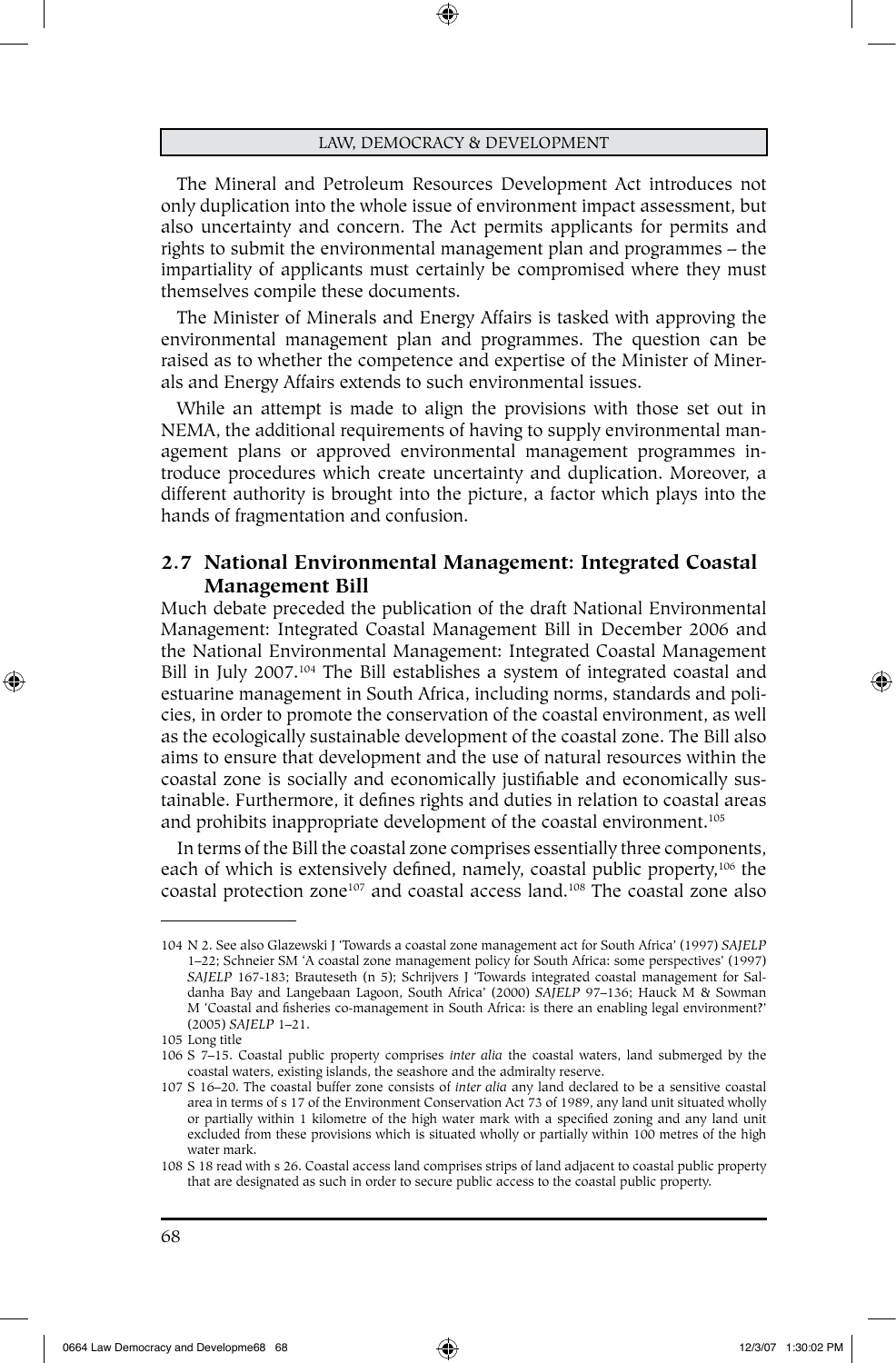⊕

comprises coastal waters,<sup>109</sup> coastal protected areas,<sup>110</sup> special management areas<sup>111</sup> and coastal set-back lines.<sup>112</sup>

The land comprising the coastal zone traditionally forms part of the area of jurisdiction of municipalities and, in principle, the use of the land is regulated in terms of a land use management plan. It is therefore imperative that the legislative provisions regulating environmental issues, on the one hand, and land use issues, on the other hand, be aligned.

Within the context of the integration of land use and environmental issues, the Bill will slot in with NEMA. It does this in terms of the reference to chapter 5 of NEMA in the definition of 'integrated environmental authorisation', $^{113}$ as well as the provision that the Bill must be regarded as a 'special environmental management Act' as defined in section 1 of NEMA.<sup>114</sup>

The Bill contains a section entitled 'Integrated Environmental Authorisations'.115 Where an integrated environmental authorisation is required for coastal activities, the competent authority must take into account all relevant factors, including whether coastal public property, the coastal protection zone or coastal access land will be affected, and if so, the extent to which the proposed development or activity is consistent with the purpose for establishing and protecting those areas.<sup>116</sup> Although the integrated environmental authorisation is granted in terms of NEMA, the Bill sets additional requirements and qualifications. These are that the competent authority may issue an integrated environmental authorisation if the very nature of the proposed activity or development requires it to be located within coastal public property, the coastal protection zone or coastal access land or the proposed activity or development will provide important services to the public when using coastal public property, the coastal protection zone, coastal access land or a coastal protected area.<sup>117</sup>

Furthermore, the Bill sets out certain instances where such an authorisation will not be granted, for example, where the development is situated within coastal public property and it is inconsistent with the objective of conserving and enhancing coastal public property for the benefit of current and future generations,<sup>118</sup> where the envisaged development is situated either in the coastal protection zone or coastal access land and is inconsistent with the purpose for which these areas are designated.119 An authorisation will not be issued if the development or activity for which authorisation is sought is likely to cause irreversible or long-lasting irreversible effects to any aspect of the coastal environment that cannot be successfully mitigated, is likely to

109 S 21

⊕

110 S 22

111 S 23–24 112 S 25

113 S 1. NEMA refers to 'environmental authorisation'. 114 S 5(2)

- 115 Chapter 7 part 3
- 116 S 63(1)(c)
- 117 S 63(3)

<sup>118</sup> S 63(2)(a)

<sup>119</sup> S 63(2)(b)–(c)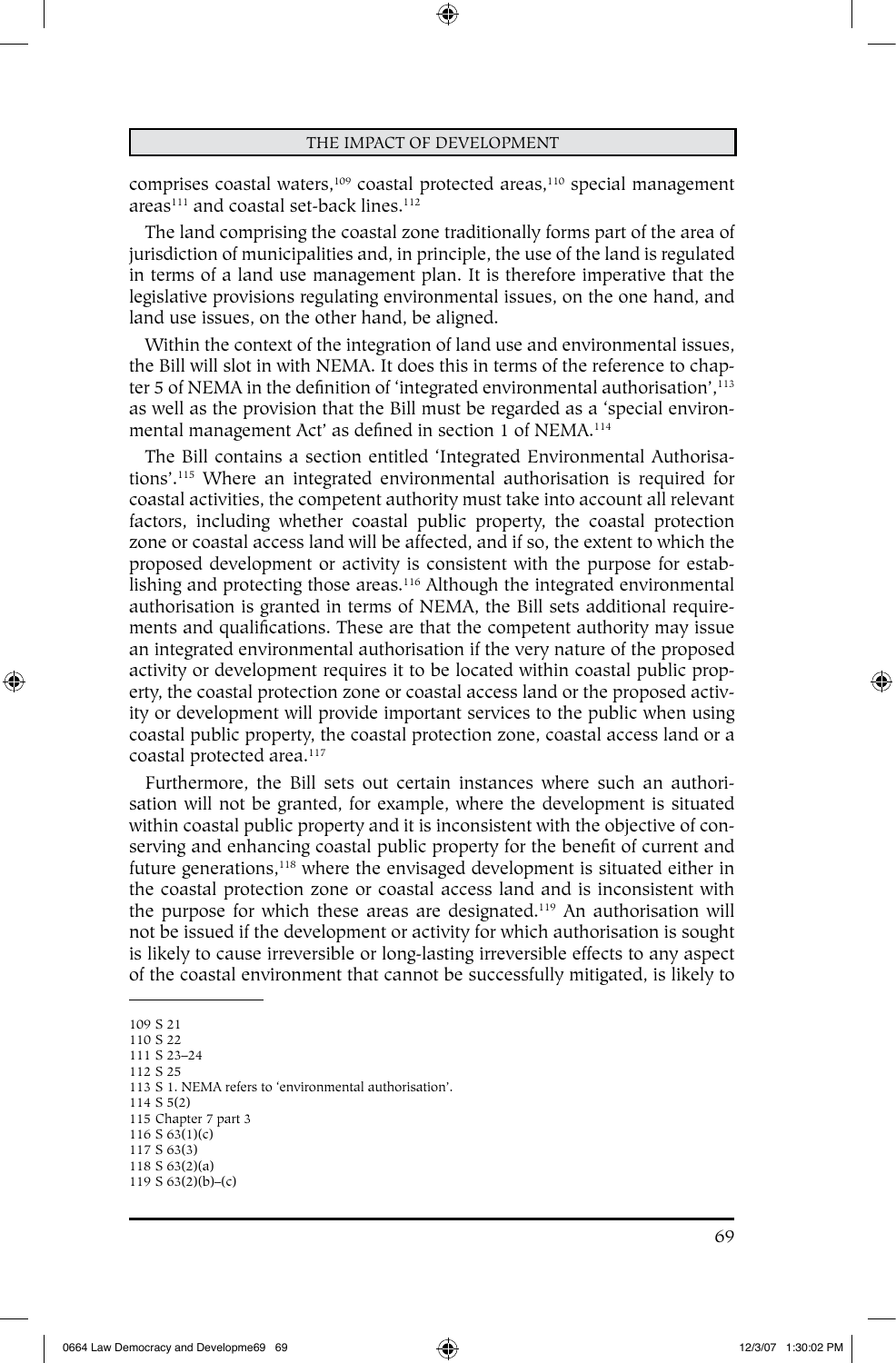⊕

be significantly damaged or prejudiced by coastal environmental processes, if it would substantially prejudice the achievement of any coastal management objective or if it would be contrary to the interests of the whole community.120

Since the Bill clearly aligns its procedures for environmental impact assessment with those in NEMA, and because the competent authority is the same as that referred to in NEMA, a measure of rationalisation is introduced into the whole system of environment impact assessment. However, because the requirements for environment impact assessment are contained in two different Acts, because additional requirements are set with regard to coastal management, and especially because the land use planning procedures are left out of the picture, duplication and uncertainty could result.

#### **2.8 Provincial legislation**

While national land use planning legislation lays down the normative content, provincial land use planning legislation sets out procedures for both forward planning and development control. Most provincial planning is still contained in the ordinances of the erstwhile four provinces of Transvaal, $121$ Orange Free State,<sup>122</sup> Natal<sup>123</sup> and the Cape Province.<sup>124</sup> These contain no references to environmental issues either in the provisions regarding the drafting of plans or in the provisions regulating land use change.

Four of the nine provinces have enacted new planning and development legislation, namely, Gauteng,<sup>125</sup> KwaZulu-Natal,<sup>126</sup> Western Cape<sup>127</sup> and Northern Cape.<sup>128</sup> Only the Northern Cape statute is in force.<sup>129</sup>

Vastly different from the legislation presently still applicable, these statutes all contain sections addressing environmental issues. The Northern Cape Planning and Development Act introduces provisions referring to the environment in the section on zoning schemes.<sup>130</sup> The proposed Gauteng Planning and Development Act provides that environmental considerations must be balanced with economic development in the Principles of Sustainable Development.131 The proposed KwaZulu-Natal Planning and Development Act contains a section on environmental management<sup>132</sup> and the proposed Western Cape Planning and Development Act sets out procedures regarding environmental impact assessments.133 Since provisions addressing environmental

⊕

<sup>120</sup> S 63(2)(d)-(g).

<sup>121</sup> Town Planning and Townships Ordinance 15 of 1986.

<sup>122</sup> Townships Ordinance 9 of 1969.

<sup>123</sup> Town Planning Ordinance 27 of 1949.

<sup>124</sup> Land Use Planning Ordinance 15 of 1985.

<sup>125</sup> Gauteng Planing and Development Act 3 of 2003.

<sup>126</sup> KwaZulu-Natal Planning and Development Act 5 of 1998.

<sup>127</sup> Western Cape Planning and Development Act 7 of 1999.

<sup>128</sup> Northern Cape Planning and Development Act 7 of 1998.

<sup>129</sup> Its date of commencement is 2000/06/01.

<sup>130</sup> Ss 37(2)(d)-(e) .

<sup>131</sup> S 4(c). The Act is to be supplemented by detailed regulations which will, presumably, further address environmental considerations.

<sup>132</sup> S 31. 133 S 67.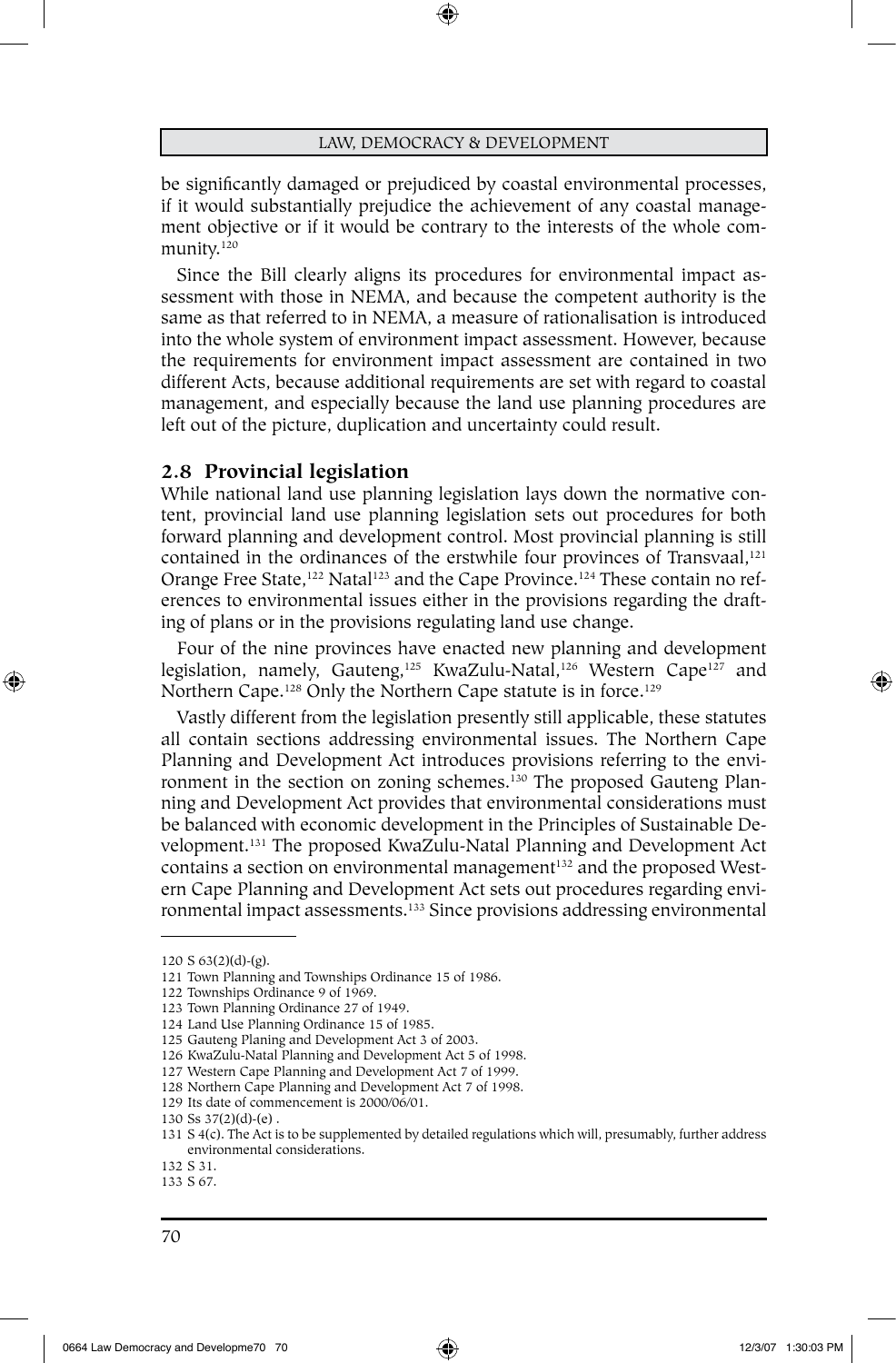issues are contained in the same legislation which sets out procedures to manage land use the same authority assesses both aspects of an application. This is a welcome change. The only problem is that the latter three statutes are not yet operative.

# **3 PROBLEMS ARISING FROM THE LEGISLATIVE FRAMEWORK**

#### **3.1 Different authorities responsible**

If one examines which authorities have responsibilities for land development and the environment, it is clear that not only are all spheres of government involved, but that across the three spheres of government different ministries and departments play different roles.<sup>134</sup>

The national Department of Environmental Affairs and Tourism is the lead agent responsible for environmental management in South Africa.<sup>135</sup> An example of the involvement of national government is that the Minister is the competent authority to determine whether an authorisation is granted for certain activities<sup>136</sup> and the Minister grants an integrated environmental authorisation in certain circumstances in terms of the Integrated Coastal Management Bill.137

The Minister of Minerals and Energy Affairs approves the environmental management plan or programme for prospecting and mining<sup>138</sup> and the Minister of Land Affairs can be the land use regulator in terms of the Land Use Management Bill if the application affects the national interest<sup>139</sup>

Provinces have authority for the following: The Environmental Impact Assessment Regulations 2006 provide that an application for an authorisation to perform certain listed activities must be submitted either to the MEC or to the provincial department responsible for environment affairs in the province.140 In terms of the DFA, the provincial tribunal makes decisions on environmental authorisations<sup>141</sup> while the Land Use Management Bill provides that a land use regulator can be the provincial Land Use Tribunal.<sup>142</sup>

Local government is the home of integrated development planning. It is responsible for formulating the planning frameworks on which all the decisions on land development should be based.<sup>143</sup> Local authorities, being the institutions at the coalface of planning, must typically obtain the inputs from communities on planning matters. This is reinforced in the chapter on community participation in the MSA.144 An example of local government responsibility

⊕

<sup>134</sup> See also Bosman, Kotzé and Du Plessis (fn 5 above) 411-421.

<sup>135</sup> Bray E 'Legal perspectives on global environmental governance' (2005) *THRHR* 357-360 360.

<sup>136</sup> See GN R386 in terms of the EIA Regulations. See (fn 12 above).

<sup>137</sup> S 64. See (fn 7 above).

<sup>138</sup> Mineral and Petroleum Resources Act 2 of 2002 ss 38 and 39. See also (fn 14 above).

<sup>139</sup> S 27(f) read with s 32. See sub-heading, Land Use Management Bill, 2.5 above.

<sup>140</sup> See GN R386 and GN R387 *Government Gazette* 28753 dated 2006/04/21. See 2.2 above.

<sup>141</sup> S 15. See (fn 16 above).

<sup>142</sup> S 27(c). See (fn 144 above).

<sup>143</sup> *Wise Land Use* (fn 20 above) 89-90.

<sup>144</sup> Ch 4.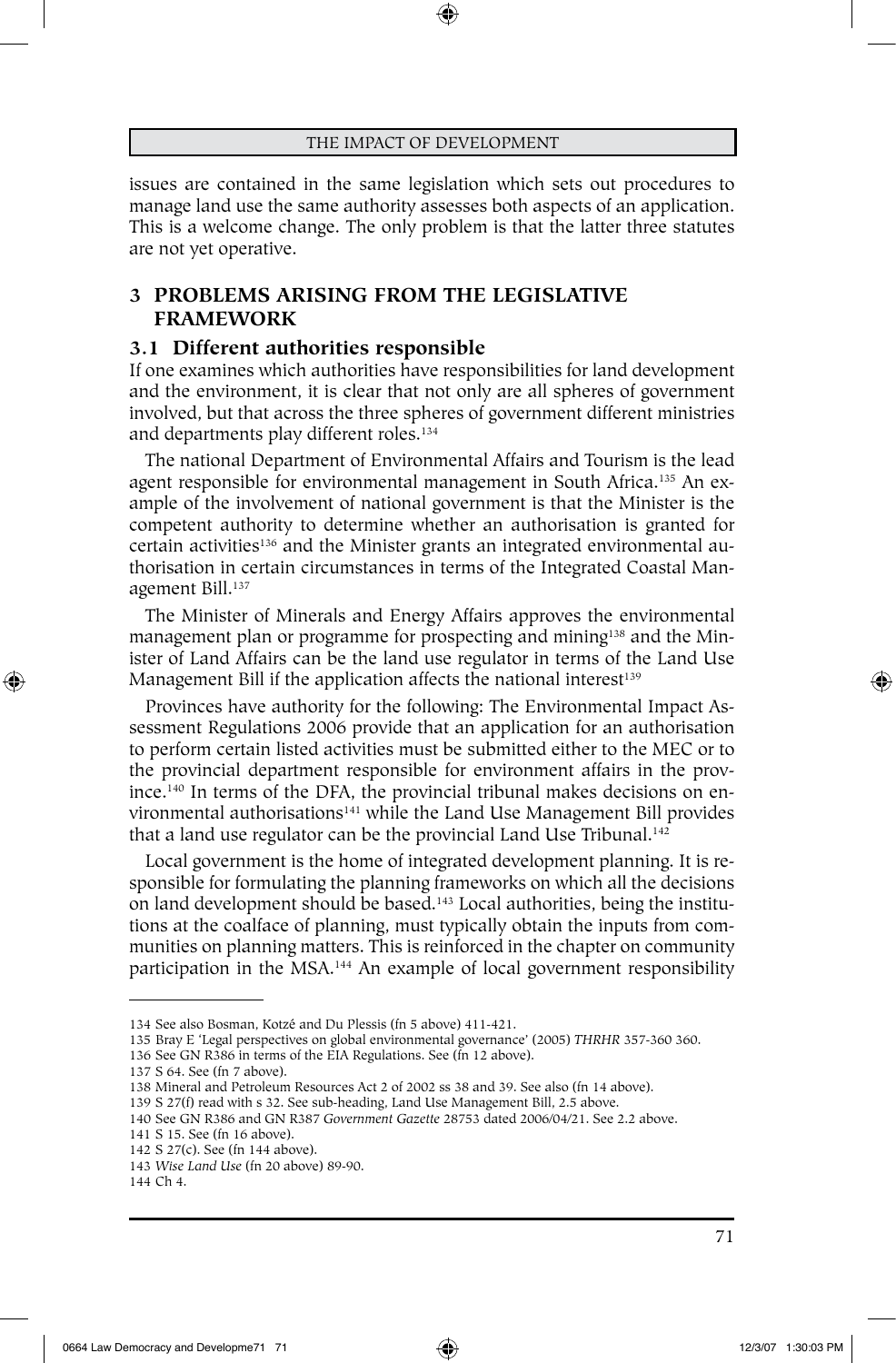⊕

can be found in the Land Use Management Bill which provides that a land use regulator can be a metropolitan, local or district municipality.145

Unfortunately, it would appear that the constitutional and other statutory provisions governing co-operative government do not significantly contribute towards facilitating these intricate relationships<sup>146</sup> and few institutions for co-operation, such as the Committee for Environmental Co-ordination, have been established.147

# **3.2 Different functional areas**

Both *environment* and *regional planning and development* are functional areas of concurrent national and provincial legislative competence,148 while *provincial planning* is a functional area of exclusive provincial legislative competence.149 Local authorities have the competence to enact bylaws on the matters listed in Part B of Schedule 4 and Schedule 5 of the Constitution respectively.150 Included in Part B of Schedule 4 is municipal planning.

Although national government's responsibility is mainly in the legislative arena, it does have some decision-making functions with regard to both land use planning and environmental issues. The national departments already mentioned, namely, the Department of Environment Affairs and Tourism, the Department of Land Affairs and the Department of Minerals and Energy Affairs all have decision-making functions with regard to environmental matters.

Provincial government plays a pivotal role in environmental issues, evidenced mainly by the executive role played by the various provincial departments of the environment, nature conservation and tourism.151 These departments in all the provinces jealously guard their role as decision-makers in the environment impact assessment process.

Local government plays a pivotal role in land use planning. In terms of the Constitution, municipalities have the right to administer the local government matters listed in Part B of Schedules 4 and 5 respectively,<sup>152</sup> as well as any other matters assigned to them by national and provincial legislation.<sup>153</sup> Most importantly though, municipalities are expected to undertake planning which aligns their planning with, and complements, the development plans and strategies of other affected municipalities, organs of state of the province within which the municipality is located, and national organs of state so as to give effect to the principles of co-operative government contained in section 41 of the 1996 Constitution.154

⊕

<sup>145</sup> S 27(a)-(c). See (fn 144 above).

<sup>146</sup> Chapter 3 of the 1996 Constitution deals with cooperative government. See also the Intergovernmental Relations Framework Act 13 of 2005.

<sup>147</sup> Ss7-10. See also Bray (fn 139 above) 357-360.

<sup>148</sup> 1996 Constitution Sch 4. See also Bray (fn 139 above) 361-363; Bosman, Kotzé and Du Plessis (fn 5 above) 415-418.

<sup>149</sup> *Ibid.*

<sup>150</sup> 1996 Constitution s 156(1)(a).

<sup>151</sup> See Glazewski (fn 11) 107 for a complete list for the nine provinces.

<sup>152</sup> See (fn 155 above)

<sup>153</sup> 1996 Constitution s 156(1)(b).

<sup>154</sup> MSA S 24(1).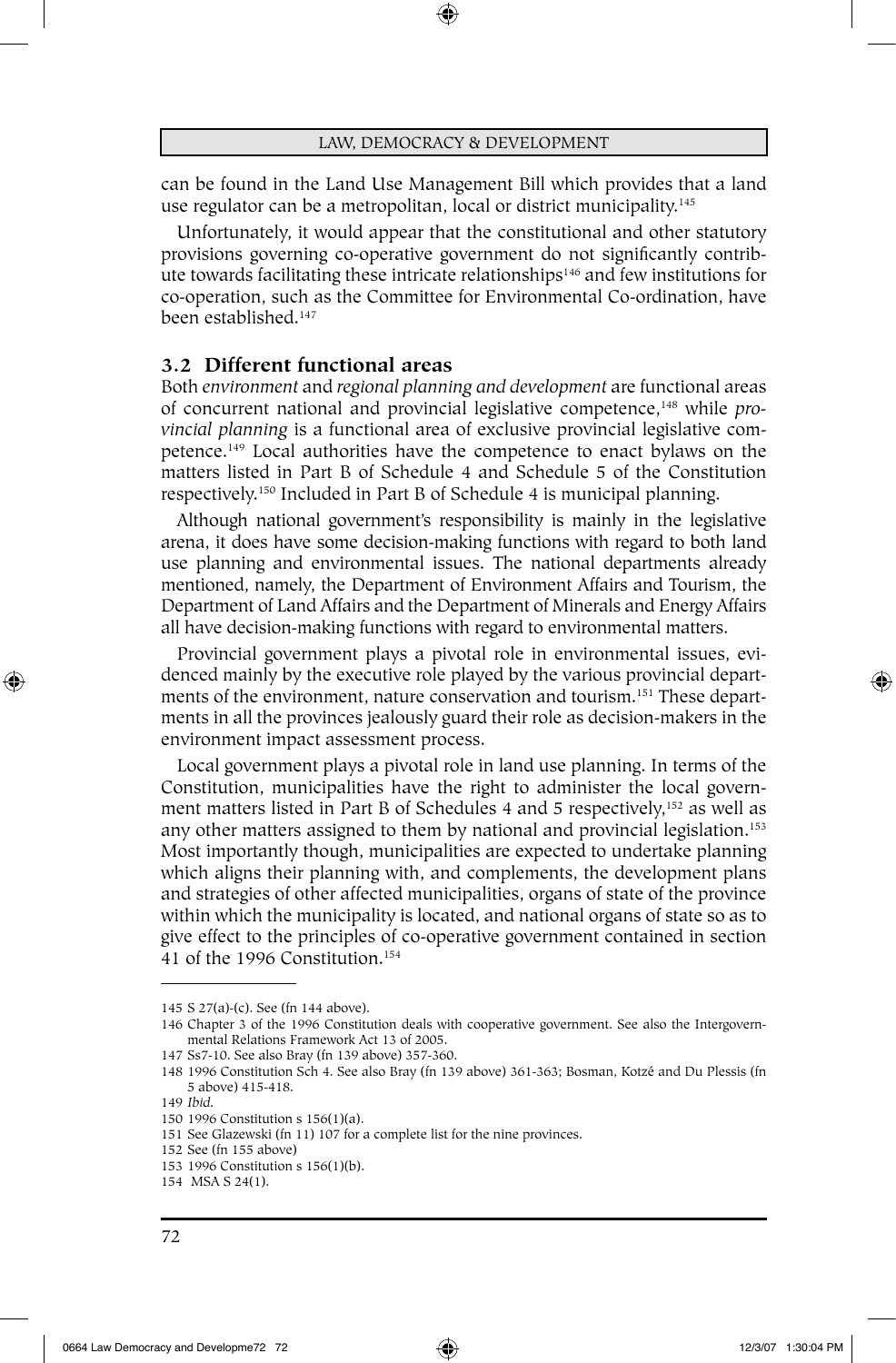⊕

Co-operative government presupposes the sharing of expertise and other scarce resources and generally to work in a co-ordinated manner to avoid the fragmentation of laws and policies and the unnecessary duplication of the administration. However, there is little concrete evidence of successful co-operative governance and it is extremely difficult to find solutions to this problem.155

### **3.3 No single procedure**

From the discussion above<sup>156</sup> it is clear that at least four different procedures exist to determine the impact of development on the environment. This is referred to in some detail in the 2001 White Paper *on Spatial Planning, Land Use Management and Land Development.*157 The White Paper indicates that a critical problem is the overlap between the procedures for land use change or land development in terms of planning legislation, and those for environmental impact assessment in terms of environmental legislation. As both the Department of Environment Affairs and Tourism and the Department of Land Affairs were simultaneously rationalising and reforming the legislative frameworks for environmental management, on the one hand, and spatial planning, land use management and land development on the other, the White Paper stated that an extraordinary opportunity existed to ensure that these two procedures were aligned – this, it said, would result in the public being better served, which would increase the quality and extent of public involvement in decision-making. The quality of applications would improve and cooperative governance would be increased, leading to a more efficient use of scarce human resources in the public sector and the reduction of negative 'turf' squabbles. The quality of environmental and planning decisions would improve because it would be more difficult to justify a decision solely on *environmental* or *land use* grounds. It stressed that a more integrated approach would have to be adopted.<sup>158</sup>

#### **3.4 Consequences**

⊕

The problems sketched above indicate that there exists a complex and confusing legal environment where processes and procedures are governed by different statutes and institutions. Uncertainty occurs where authorities are unclear on which procedures to apply. Inefficiency is the result of the numerous and unco-ordinated planning and environmental measures. Control is divided, there is duplication and fragmentation, and intergovernmental conflicts may arise between local and provincial authorities or between two

<sup>155</sup> Bray (fn 139 above) 370-371.

<sup>156</sup> 2.

<sup>157</sup> (Fn 15 above).

<sup>158</sup> 83.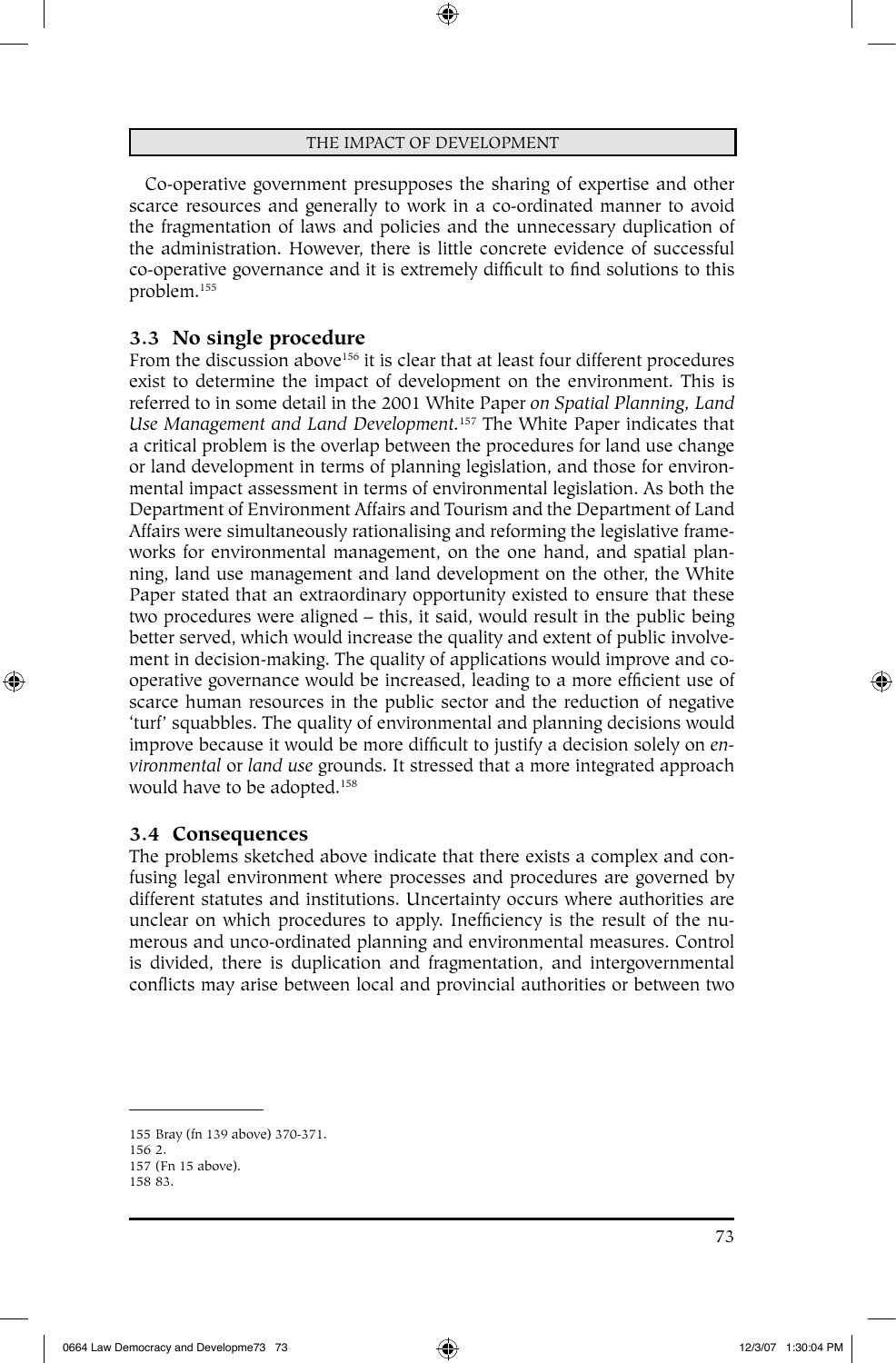provincial authorities.<sup>159</sup> This situation could not be put better than was done by Griesel J in *Camps Bay Ratepayers and Residents Association v Minister of Planning, Culture and Administration, Western Cape*<sup>160</sup> who stated that

the statutory framework regulating town planning and building regulations in its present form is fragmented and cumbersome in the extreme. … It requires a vast bureaucratic machine to administer all these provisions. This inevitably leads to certain 'practices' which develop in the course of time in the administration of these pieces of legislation which may or may not necessarily correspond with the legislative regime which underpins the process. The system also frequently … gives rise to conflicting and inconsistent decisions by different functionaries, officials and organs at different levels of local and provincial government.

# **4 VISION FOR INTEGRATING Land use PLANNING AND ENVIRONMENTAL PROCESSES**

The different statutes containing differing procedures, the various authorities, the duplication and the possible uncertainty and confusion all motivate towards a less fragmented and more rational system to determine the impact of land development on the environment.<sup>161</sup> As part of the process of integrated development planning a single system of environmental assessment could accommodate the different processes. This could comprise part and parcel of a competent and strong local government's role of integrated development planning. This vision is underpinned by principles in the 1996 Constitution, by the process of integrated development planning and by the *White Paper on Spatial Planning.*

# **4.1 1996 Constitution**

The impact of section 24 of the 1996 Constitution is significant, evidenced by judicial pronouncements on the matter, such as those by Streicher J, who stated that

It is of considerable importance to an open and democratic society that the environment is protected for the benefit of present and future generations<sup>162</sup>

and Olivier JA who said that

Our Constitution, by including environmental rights as fundamental, justiciable human rights, by necessary implication requires that environmental considerations be accorded appropriate recognition and respect ... .<sup>163</sup>

This statement is echoed in another ruling by Claassen J, who observed that environmental considerations have now been given rightful prominence by

⊕

♠

<sup>159</sup> See *Wise Land Use* (fn 20) 64-68; *Fedsure Life Assurance Limited v Greater Johannesburg Transitional Metropolitan Council* 1999 (1) SA 374 ( CC) 417; Claassen & Milton (fn 20) 718; Glazewski (fn 11)193-225; Page D & Rabie A 'Land use planning and control' in Fuggle R & Rabie A *Environmental concerns in South Africa* (1983) 445-482 477; Pienaar J 'Fisiese beplanning in Suid-Africa' (1995) *TSAR* 81-105; Van Wyk J 'Into the 21st century with the reform of planning law' (1991) *THRHR* 282-289; Bester R *Suid-Afrikaanse grondgebruikbeplanningsreg: Op pad na wasdom?* LLD thesis UPretoria (2004).

<sup>160</sup> 2001 (4) SA 294 (C) at 329B-F.

<sup>161</sup> See generally Retief and Sandham (fn 19 above).

<sup>162</sup> *S v Mumbe* 1997 (1) SA 854 (W) at 858I.

<sup>163</sup> *Director: Mineral Development, Gauteng Region v Save the Vaal Environment* 1999 (2) SA 709 (SCA) 719C-D.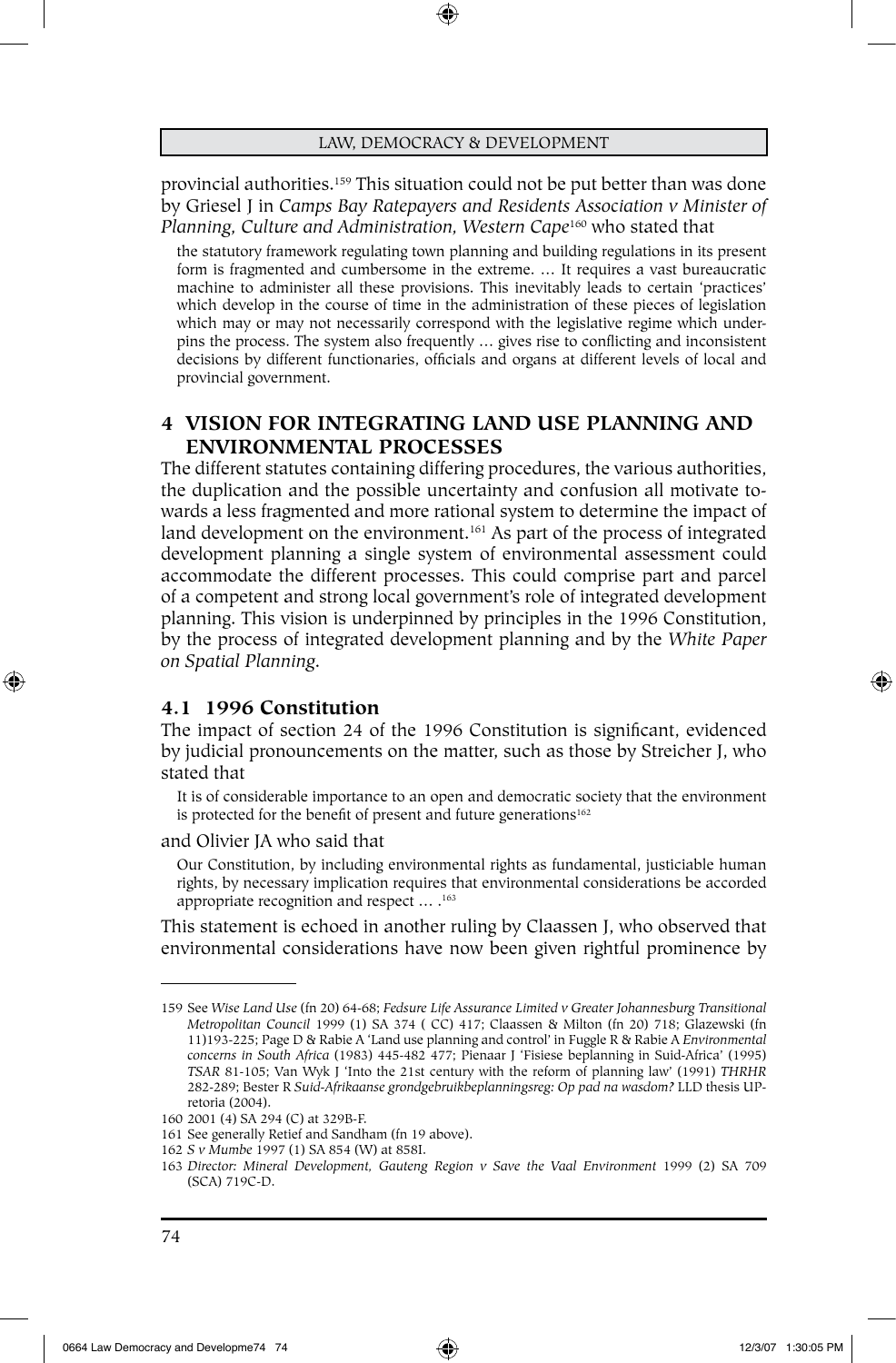⊕

their inclusion in the Constitution.<sup>164</sup>

Section 24 finds support in other parts of the Constitution, notably that one of the objects of local government is to promote a safe and healthy environment.165 This, says Budlender AJ, is indispensable to the enormous task of restructuring society in the functional areas of local government.<sup>166</sup>

Municipalities also have all-important developmental duties, which include that they must structure and manage their administration, budgeting and planning processes to give priority to the basic needs of the community and promote the social and economic development of the community.167 They must also participate in national and provincial development programmes.<sup>168</sup>

The traditional role of local government was one of having to generate sufficient income to provide necessary infrastructure and services. However, since 1994 the nature and functions of local government have changed fundamentally.169 The one area where this has been experienced most clearly is in development. There now rests a duty on municipalities to ensure that development legislation and policies are introduced. In addition, there rests a duty on officials to make decisions within that developmental framework. Those decisions must, against the background of developmentally oriented planning, address environmental issues.

### **4.2 Integrated development planning**

The MSA is the most important statute furthering all aspects of integrated development planning. In pursuance of constitutional principles,<sup>170</sup> the MSA provides an important first point of departure because it requires a municipality to undertake developmentally oriented planning to ensure that certain rights in the Bill of Rights are progressively realised.171 One of the rights mentioned is section 24: the right to an environment that is not harmful to one's health or well-being. From this section it is clear that environmental issues must be integrated into every aspect of development.

The second amendment to the Local Government Transition Act<sup>172</sup> (LGTA) introduced the Integrated Development Plan (IDP) which is defined as

a plan aimed at the integrated development and management of the area of jurisdiction of a municipality ... <sup>173</sup>

Although this Act was only meant to be transitory, it laid the foundation for integrated development planning as provided for in later legislation regulating local government.

⊕

<sup>164</sup> *BP SA (Pty) Ltd v MEC for Agriculture, Conservation, Environment and Land Affairs* (fn 8) 142C. 165 1996 Constitution s 152(1)(d).

<sup>166</sup> *Rates Action Group v City of Cape Town* 2004 (5) SA 545 (C) par 24.

<sup>167</sup> 1996 Constitution s 153(a).

<sup>168</sup> 1996 Constitution s 153(b).

<sup>169</sup> Bauer C 'The developmental role of local government...' (2000) *Journal for Contemporary History*  89-110 at 89.

<sup>170</sup> 1996 Constitution s 153.

<sup>171</sup> S 23(c).

<sup>172</sup> 97 of 1996. 173 Ss 33(1) & 10B.

<sup>75</sup>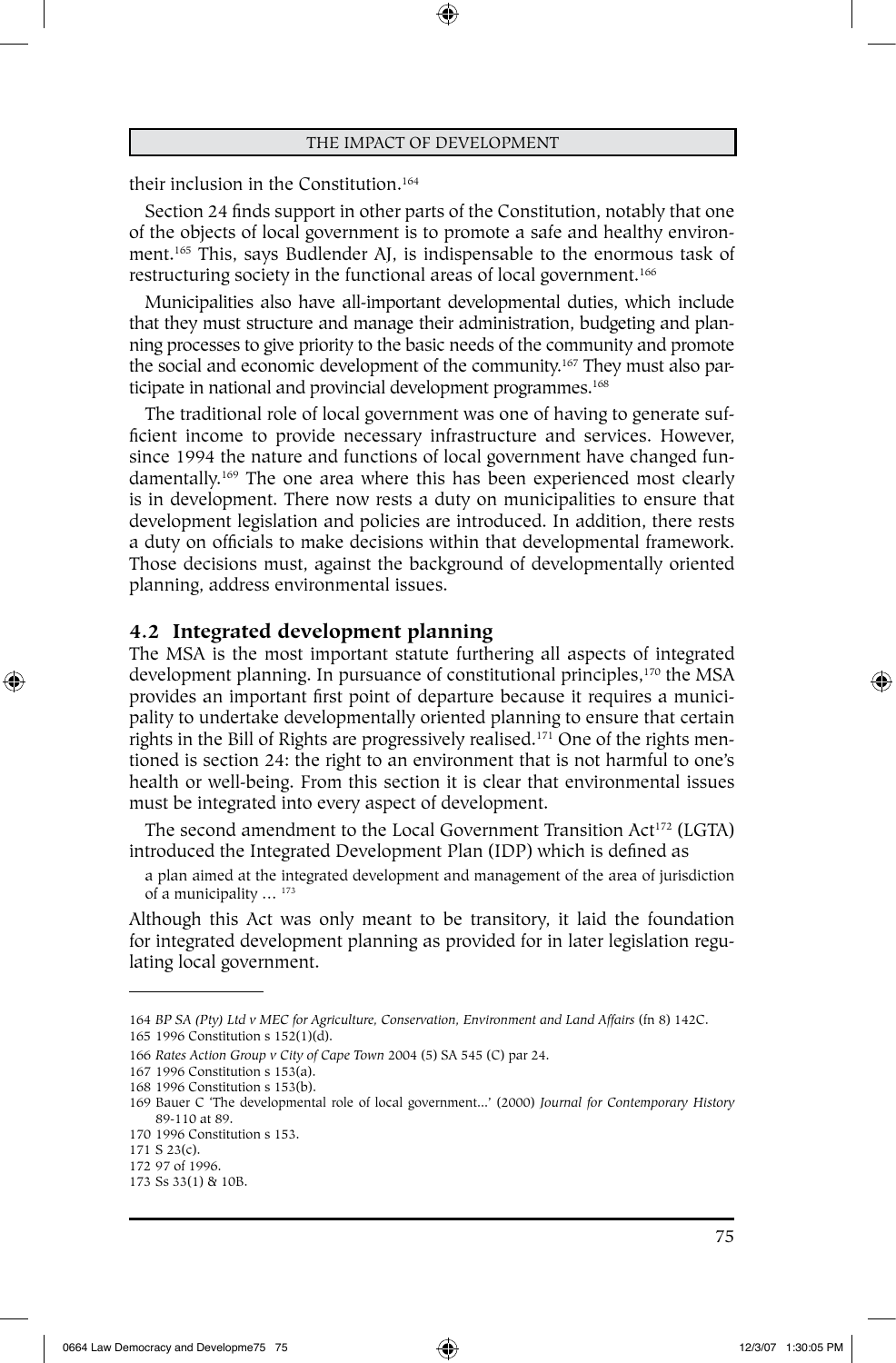⊕

The MSA provides that municipalities must adopt an IDP which is '… a single, inclusive and strategic plan for the development of the municipality',174 after following a consultative process with the local municipalities and the local community in its area. An IDP must include *inter alia* a reflection of the municipality's vision for the long-term development of the municipality; an assessment of the existing level of development in the municipality; development priorities, objectives and strategies; the municipality's Spatial Development Framework (SDF); and applicable disaster management plans. From the provision that municipalities must undertake developmentally oriented planning so as to contribute to the progressive realisation of *inter alia*  the right to an environment that is not harmful to one's health or well-being, it is clear that environmental issues cannot be excluded from the IDP.175 This is supported by Retief and Sandham, who argue that principles of Integrated Environmental Management (IEM) should be incorporated with the IDP process at different phases to allow for a more holistic approach and ensure sustainable development practice.<sup>176</sup>

# **4.3 Views in** *Wise Land Use: White Paper on Spatial Planning*

The White Paper gives us a glimpse of what, in an ideal local government scenario, the solution to integrating land use planning and environmental issues would be.

The White Paper*<sup>177</sup>* indicates that it would be possible, in situations where both an EIA and a land use change or land development permission are required, that the procedures should be as closely aligned as possible. It argues that to locate the function within one sphere of government, and one institution, would enable that body to determine practical approaches to the problem that would match its own capacity and resources, within the framework set by national government. A number of important steps would have to be taken to ensure that local government would, in fact, be able to fulfil this responsibility effectively. It, therefore, proposes *inter alia* that municipalities be authorised to decide EIA applications, that they incorporate a strategic environmental assessment into their SDFs and that they establish one committee to deal with both EIAs and land use decisions.178

Although the White Paper realises that to simply collapse the procedures for EIAs and land use change or land development into one would be difficult it envisages that the plethora of different procedures, in terms of different laws, should be replaced in new legislation with a single procedure, providing for thorough, yet speedy, consideration of applications, as well as meaningful involvement of the public in those decisions.179

⊕

<sup>174</sup> S 25(1).

<sup>175</sup> S 23(1)(c).

<sup>176</sup> (Fn 19 above) 86. 177 See (fn 20 above).

<sup>178</sup> 83-84. 179 83-84.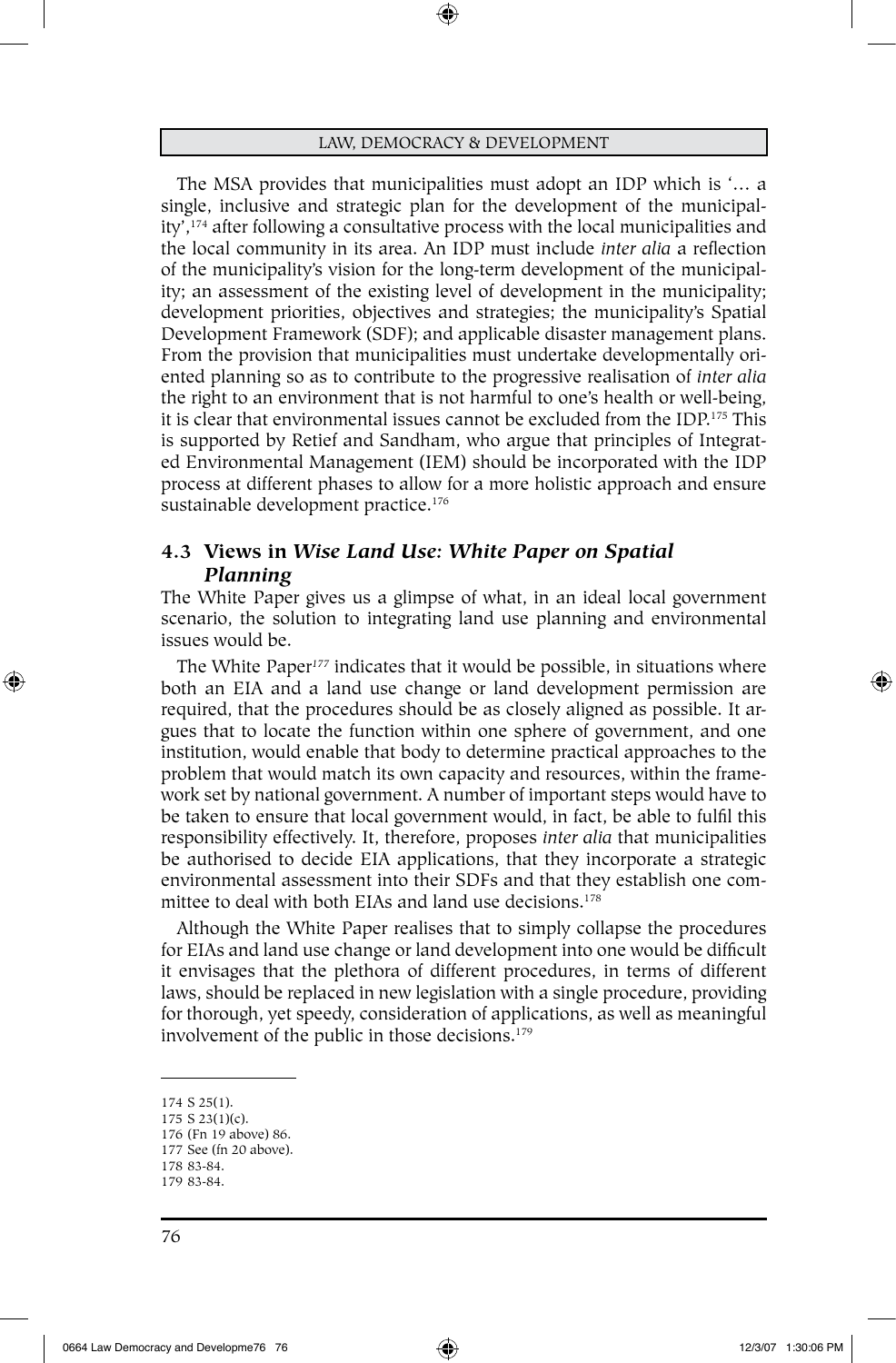The White Paper was published in 2001. Since then nothing much has changed in the local government scenario in South Africa. In fact matters may well have deteriorated. While the ideals in the White Paper must find support, a major stumbling block remains the intractable problem of the underperformance and undercapacity of local government in South Africa.

In an area as important as determining whether to grant an authorisation permitting a development which may have a detrimental effect on the environment, development knowledge, expertise and competence are required. Where most of the municipalities in South Africa evidence a severe shortage of skills coupled with mismanagement, the attitude of provincial departments to protect their 'turf' is understandable.

#### **5 CONCLUSION**

⊕

Despite all the solid arguments in the White Paper for a less fragmented approach, new legislation has not really heeded the call for more integration of processes and procedures to determine, assess and mitigate the effects of development on the environment. A segmented, sectoral approach is still followed. The number of statutes applicable, the fact that some of them overlap and the fact that new land use planning legislation has been on the drawing board for more than six years, reinforce the conclusion that integrated development planning remains a dream.

Part of the problem may be that the legislation relevant in the context of development and the environment is too much of a 'complex totality', to borrow a phrase from Davis J.180 Or, as Claassen J observed in *BP SA (Pty) Ltd v MEC for Agriculture, Conservation, Environment and Land Affairs,*181 government is subject to a range of duties imposed on it when dealing with environmental issues which include complying with its constitutional obligations to respect, promote, protect and fulfil the rights in the Bill of Rights, to develop an integrated environmental management programme, to consider all relevant policies, legislation, guidelines, norms and standards and to promote efficient and integrated land development. Clearly, the integration of land use planning and environmental processes is a necessity. This is confirmed by policy documents and legislation as well.

The discussion above suggests that the policy and the lawmakers – in the national sphere at least – are sufficiently aware of the interplay between development, planning and the environment. The reason for the continuous lack of proper integration, must, therefore, be sought elsewhere. Some tentative suggestions are made.

First, it is well known that the local government sphere is struggling to live up to its constitutional mandates. This is a pervasive problem, not one confined to planning and the environment. The reasons are manifold, and do not need to be canvassed here. However, it is a given that if the first line of service delivery to the public – local government – is weak, the best of laws will not

<sup>180</sup> *Silvermine Valley Coalition v Sybrand van der Spuy Boerderye* 2002 (1) SA 478 (C) 488. 181 (Fn 8 above) 150B-151D.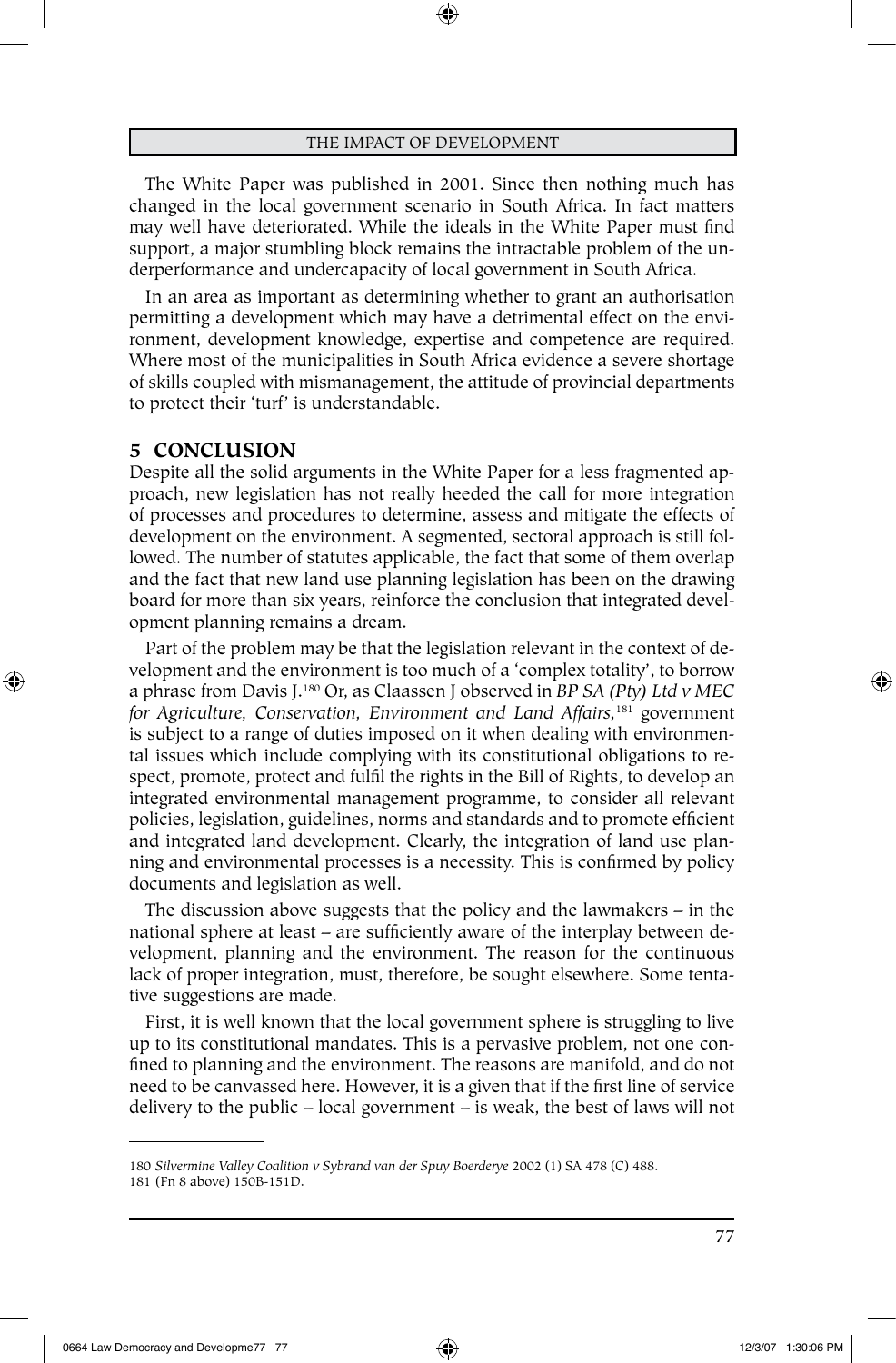⊕

remedy the situation. It would appear that neither the national government nor provincial governments succeed in empowering local government sufficiently to do what it is constitutionally mandated to do.

Flowing from the above, and secondly, co-operative governance as envisaged by Chapter 3 of the 1996 Constitution, and fleshed out by the Intergovernmental Relations Framework Act,<sup>182</sup> has not really taken root, despite its lofty ideals. Literature on the topic confirms that co-operative governance remains limited to high level structures. The recent debacle in Gauteng about the aborted monorail transport project between Soweto and Johannesburg, is a classical example of the unawareness of or disregard for the constitutional and statutory imperatives of cooperative governance between spheres of government.

Finally, planners and developers are sometimes loathe to take sufficient cognizance of the importance of environmental issues in land use planning. In the face of sufficient opportunities to exploit many of the loopholes created by the current legislative structures, it is proposed that the legislature take a fresh look at possible ways of facilitating the integration of land use planning and environmental demands.

# **BIBLIOGRAPHY**

⊕

- Basson JHE 'Retrospective authorisation of identified activities for the purposes of environmental impact assessments' (2003) *SAJELP* 133–150
- Bauer C 'The developmental role of local government ...' (2000) *Journal for Contemporary History* 89–110
- Bester R *Suid-Afrikaanse grondgebruikbeplanningsreg: Op pad na wasdom?*  LLD thesis University of Pretoria (2004)
- Bosman C, Kotzé L & Du Plessis W 'The failure of the Constitution to ensure integrated environmental management from a co-operative governance perspective' (2004) *SAPL* 411–421
- Brauteseth N 'Possibilities for coastal zone management in the proposed Planning and Development Act in KwaZulu-Natal' (1997) *SAJELP* 207–222
- Bray E 'Legal perspectives on global environmental governance' (2005) *THRHR* 357–360
- Carnie T 'Judge rules on illegal Transkei holiday homes' http://www.iol.co.za/ general/news/newsprint.php?art\_id=vn20051222071307590C19
- Claassen P & Milton J 'Land use planning' in Fuggle R & Rabie A *Environmental Management in South Africa* (1992) 715–738
- Field TL 'Sustainable development versus environmentalism: competing paradigms for the South African EIA regime' 2006 *SALJ* 409–436
- Glazewski J 'Coastal resources need this bill's protection' *Pretoria News* 2007/01/07

<sup>182</sup> 13 of 2005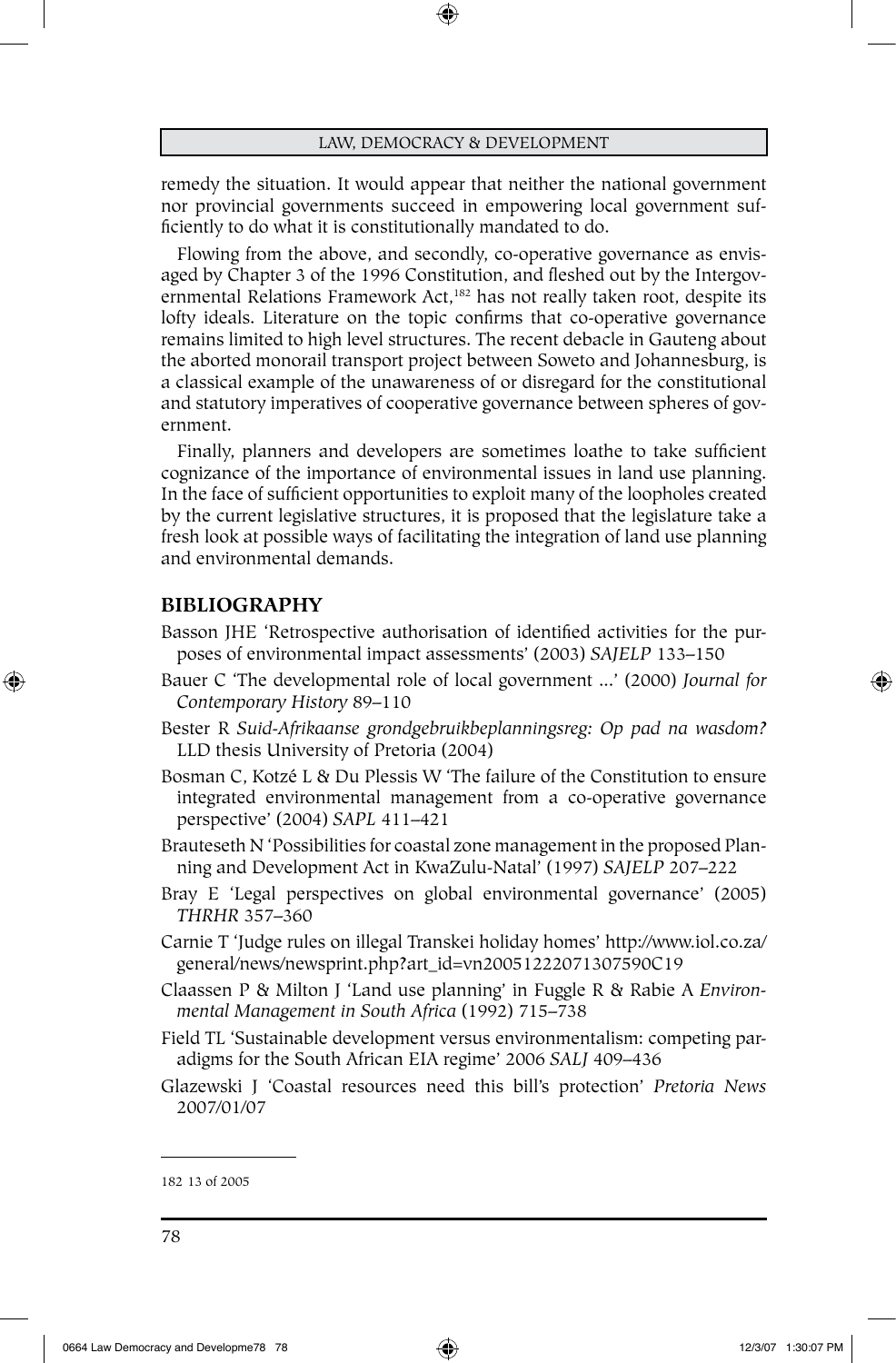$\bigoplus$ 

| Glazewski J 'Towards a coastal zone management act for South Africa' (1997)<br>SAJELP 1-22                                                                                                   |
|----------------------------------------------------------------------------------------------------------------------------------------------------------------------------------------------|
| Glazewski J Environmental Law in South Africa 2 ed (2005) 197                                                                                                                                |
| Gosling M & Quintal A 'Keeping the coast clear' Cape Times 2006/12/08                                                                                                                        |
| Hauck M & Sowman M 'Coastal and fisheries co-management in South Af-<br>rica: is there an enabling legal environment?' (2005) SAJELP 1-21                                                    |
| Kotzé LJ and van der Walt AJ 'Just administrative action and the issue of un-<br>reasonable delay in the environment assessment process: A South African<br>perspective' (2003) SAJELP 39-66 |
| Nel J and Du Plessis W 'Unpacking integrated environmental management -<br>a step closer to effective co-operative governance?' (2004) SAPL 181-190                                          |
| Page D & Rabie A 'Land use planning and control' in Fuggle R & Rabie A<br>Environmental concerns in South Africa (1983) 445-482                                                              |
| Pienaar J 'Fisiese beplanning in Suid-Africa' (1995) TSAR 81-105                                                                                                                             |
| Retief FP and Sandham LA 'Implementation of Integrated Environmental<br>Management (IEM) as part of Integrated Development Planning (IDP)'<br>(2001) SAJELP 77-87                            |
| Scheepers T A practical guide to law and development (2000)                                                                                                                                  |
| Schneier SM 'A coastal zone management policy for South Africa: some per-<br>spectives' (1997) SAJELP 167-183                                                                                |
| Schrijvers J 'Towards integrated coastal management for Saldanha Bay and<br>Langebaan Lagoon, South Africa' (2000) SAJELP 97-136                                                             |
| Van Wyk J 'Into the 21st century with the reform of planning law' (1991)<br>THRHR 282-289                                                                                                    |
| Van Wyk J Planning Law (1999)                                                                                                                                                                |
| Van Wyk J 'Townships and Town planning' in Joubert (ed) 28 The Law of<br>South Africa First Re-issue (2003)                                                                                  |
| See Van Wyk J 'The relationship (or not) between rights of access to land and<br>housing: De-linking land from its components' 2005 StellLR 466-487.                                         |
| $\mathbf{v}$                                                                                                                                                                                 |

Van Wyk J 'Open-space systems in urban land use planning – invaluable assets in conserving the environment and enhancing the quality of life' (2005) *TSAR* 256–273

Van Wyk J 'Getting golf estates right …' 2006 *SA Public Law* 371–381

Wingate-Pearse G 'E Cape govt bulldozes illegal Wild Coast homes' http;www. moneyweb.co.za/property/655492.htm

W*ise Land Use: White Paper on Spatial Planning and Land Use Management GG* 22473 dated 2001/07/20

Yeld J 'Cottage residents appeal court's ruling' http://www.iol.co.za/general/ news/newsprint.php?art\_id=vn200604732283C39

79

⊕